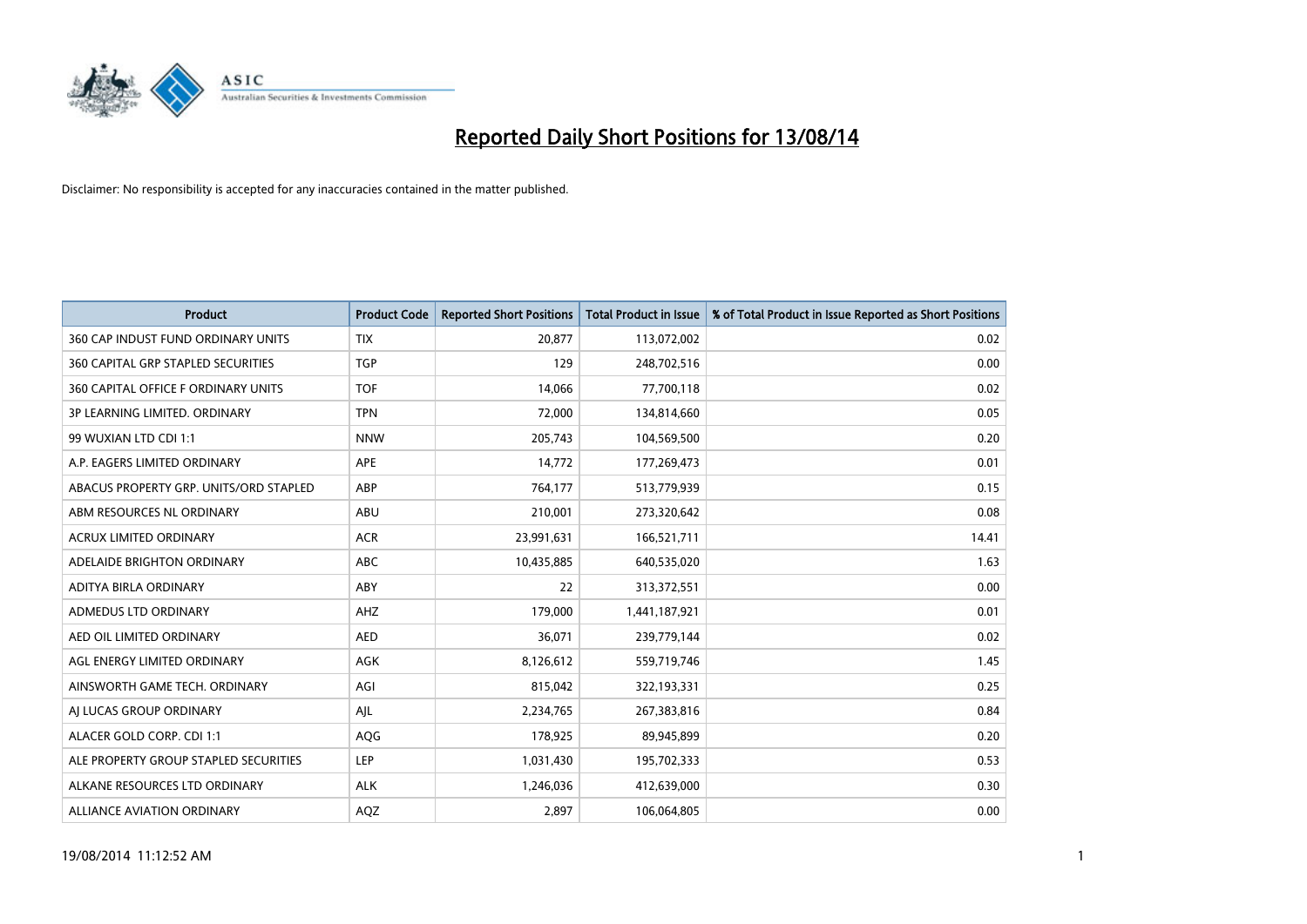

| <b>Product</b>                          | <b>Product Code</b> | <b>Reported Short Positions</b> | <b>Total Product in Issue</b> | % of Total Product in Issue Reported as Short Positions |
|-----------------------------------------|---------------------|---------------------------------|-------------------------------|---------------------------------------------------------|
| <b>ALS LTD ORDINARY</b>                 | <b>ALQ</b>          | 35,714,481                      | 397,795,796                   | 8.98                                                    |
| ALTIUM LIMITED ORDINARY                 | ALU                 | 51,253                          | 113,272,762                   | 0.05                                                    |
| ALTONA MINING LTD ORDINARY              | <b>AOH</b>          | 101,323                         | 532,579,704                   | 0.02                                                    |
| ALUMINA LIMITED ORDINARY                | <b>AWC</b>          | 91,725,154                      | 2,806,225,615                 | 3.27                                                    |
| AMALGAMATED HOLDINGS ORDINARY           | AHD                 | 148,221                         | 157,864,530                   | 0.09                                                    |
| AMCOM TELECOMM, ORDINARY                | AMM                 | 2,903,343                       | 264,835,089                   | 1.10                                                    |
| AMCOR LIMITED ORDINARY                  | AMC                 | 5,509,911                       | 1,206,684,923                 | 0.46                                                    |
| AMP CAPITAL CHINA ORDINARY UNITS        | AGF                 | 11,749,000                      | 374,593,484                   | 3.14                                                    |
| AMP LIMITED ORDINARY                    | AMP                 | 27,637,956                      | 2,957,737,964                 | 0.93                                                    |
| ANSELL LIMITED ORDINARY                 | <b>ANN</b>          | 6,881,209                       | 152,937,881                   | 4.50                                                    |
| ANTARES ENERGY LTD ORDINARY             | AZZ                 | 101,564                         | 255,000,000                   | 0.04                                                    |
| ANZ BANKING GRP LTD ORDINARY            | ANZ                 | 9,017,518                       | 2,756,593,636                 | 0.33                                                    |
| APA GROUP STAPLED SECURITIES            | <b>APA</b>          | 13,831,930                      | 835,750,807                   | 1.66                                                    |
| APN NEWS & MEDIA ORDINARY               | <b>APN</b>          | 1,834,529                       | 1,029,041,356                 | 0.18                                                    |
| AQUARIUS PLATINUM. ORDINARY             | AQP                 | 981,449                         | 1,464,872,899                 | 0.07                                                    |
| AQUILA RESOURCES ORDINARY               | <b>AQA</b>          | 14,745                          | 411,804,442                   | 0.00                                                    |
| ARB CORPORATION ORDINARY                | ARP                 | 1,491,661                       | 72,493,302                    | 2.06                                                    |
| ARDENT LEISURE GROUP STAPLED SECURITIES | AAD                 | 3,812,554                       | 425,802,596                   | 0.90                                                    |
| ARISTOCRAT LEISURE ORDINARY             | ALL                 | 1,050,824                       | 622,710,823                   | 0.17                                                    |
| ARRIUM LTD ORDINARY                     | ARI                 | 38,381,944                      | 1,366,183,142                 | 2.81                                                    |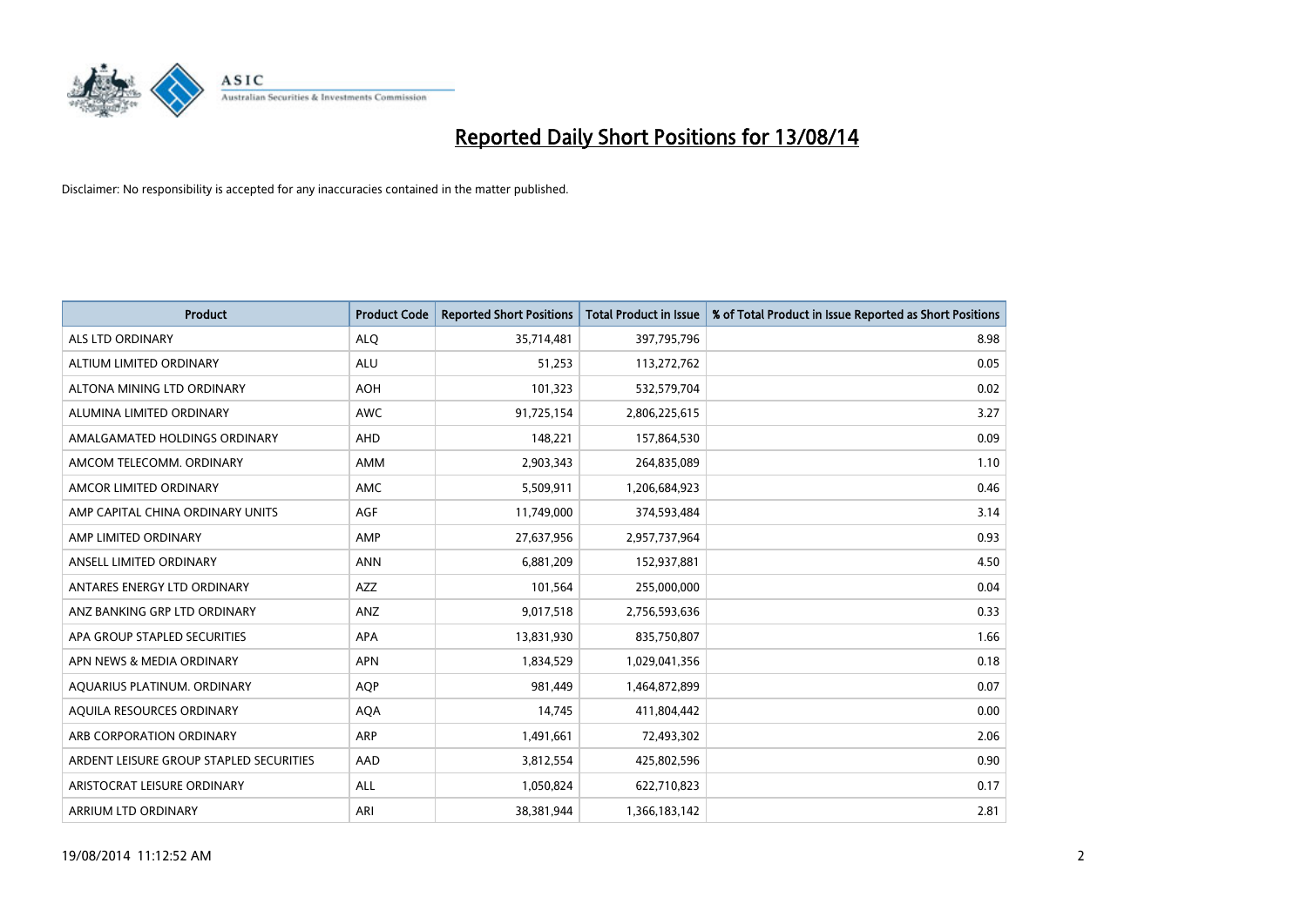

| <b>Product</b>                            | <b>Product Code</b> | <b>Reported Short Positions</b> | <b>Total Product in Issue</b> | % of Total Product in Issue Reported as Short Positions |
|-------------------------------------------|---------------------|---------------------------------|-------------------------------|---------------------------------------------------------|
| ASALEO CARE LIMITED ORDINARY              | AHY                 | 3,517,825                       | 603,059,070                   | 0.58                                                    |
| ASCIANO LIMITED ORDINARY                  | <b>AIO</b>          | 2,161,406                       | 975,385,664                   | 0.22                                                    |
| ASG GROUP LIMITED ORDINARY                | <b>ASZ</b>          | 491,357                         | 206,720,839                   | 0.24                                                    |
| ASPEN GROUP ORD/UNITS STAPLED             | APZ                 | 163,299                         | 119,948,774                   | 0.14                                                    |
| ASTRO JAP PROP GROUP STAPLED US PROHIBIT. | AJA                 | 23,247                          | 67,211,752                    | 0.03                                                    |
| ASX LIMITED ORDINARY                      | ASX                 | 5,306,199                       | 193,595,162                   | 2.74                                                    |
| ATLAS IRON LIMITED ORDINARY               | <b>AGO</b>          | 145,587,388                     | 915,496,158                   | 15.90                                                   |
| ATRUM COAL NL ORDINARY                    | ATU                 | 195,256                         | 161,624,242                   | 0.12                                                    |
| AURIZON HOLDINGS LTD ORDINARY             | AZJ                 | 3,782,891                       | 2,137,284,503                 | 0.18                                                    |
| AUSDRILL LIMITED ORDINARY                 | <b>ASL</b>          | 23,262,552                      | 312,277,224                   | 7.45                                                    |
| AUSENCO LIMITED ORDINARY                  | AAX                 | 2,246,539                       | 168,449,799                   | 1.33                                                    |
| AUSNET SERVICES STAPLED SECURITIES        | <b>AST</b>          | 35, 167, 168                    | 3,425,244,162                 | 1.03                                                    |
| AUSTAL LIMITED ORDINARY                   | ASB                 | 191,152                         | 346,379,377                   | 0.06                                                    |
| AUSTBROKERS HOLDINGS ORDINARY             | <b>AUB</b>          | 289,975                         | 59,955,596                    | 0.48                                                    |
| AUSTIN ENGINEERING ORDINARY               | ANG                 | 1,448,018                       | 84,274,004                    | 1.72                                                    |
| AUSTRALAND PROPERTY STAPLED SECURITY      | <b>ALZ</b>          | 462,739                         | 578,984,528                   | 0.08                                                    |
| AUSTRALIAN AGRICULT. ORDINARY             | AAC                 | 2,964,810                       | 532,474,721                   | 0.56                                                    |
| AUSTRALIAN FOUNDAT. ORDINARY              | AFI                 | 100                             | 1,049,055,166                 | 0.00                                                    |
| AUSTRALIAN INFR LTD ORDINARY              | <b>AIX</b>          | 14,364                          | 620,733,944                   | 0.00                                                    |
| AUSTRALIAN PHARM. ORDINARY                | API                 | 10,808,666                      | 488,115,883                   | 2.21                                                    |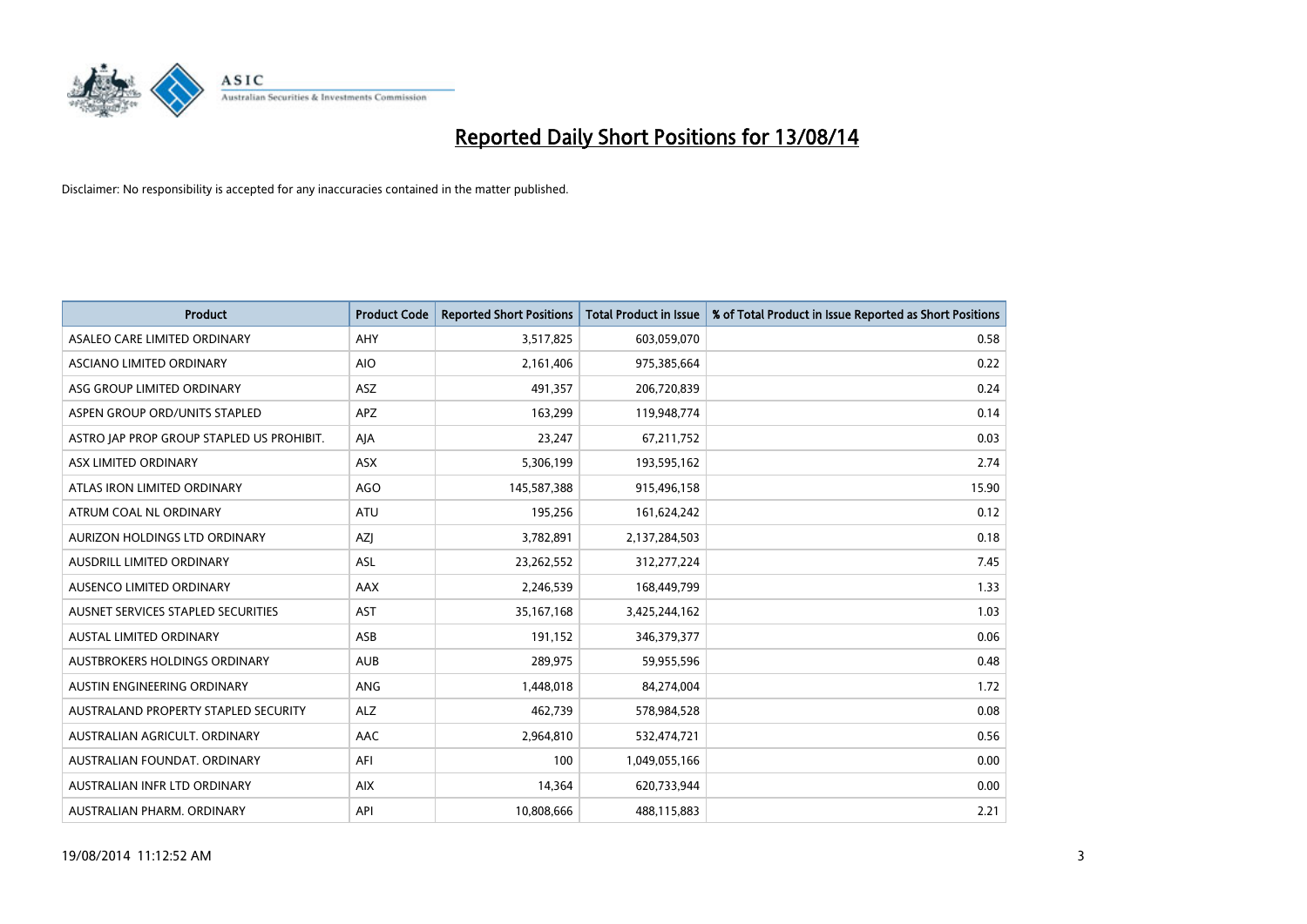

| <b>Product</b>                      | <b>Product Code</b> | <b>Reported Short Positions</b> | <b>Total Product in Issue</b> | % of Total Product in Issue Reported as Short Positions |
|-------------------------------------|---------------------|---------------------------------|-------------------------------|---------------------------------------------------------|
| AUTOMOTIVE HOLDINGS ORDINARY        | AHE                 | 1,303,452                       | 306,437,941                   | 0.43                                                    |
| AVANCO RESOURCES LTD ORDINARY       | AVB                 | 37,811                          | 1,661,675,855                 | 0.00                                                    |
| AVEO GROUP STAPLED SECURITIES       | <b>AOG</b>          | 11,406,718                      | 500,111,460                   | 2.28                                                    |
| AWE LIMITED ORDINARY                | AWE                 | 1,076,582                       | 522,696,385                   | 0.21                                                    |
| <b>AZONTO PET LTD ORDINARY</b>      | APY                 | 1                               | 1,159,375,100                 | 0.00                                                    |
| AZUMAH RESOURCES ORDINARY           | <b>AZM</b>          | 1                               | 358,316,919                   | 0.00                                                    |
| <b>BANDANNA ENERGY ORDINARY</b>     | <b>BND</b>          | 24,135,792                      | 528,481,199                   | 4.57                                                    |
| BANK OF QUEENSLAND. ORDINARY        | <b>BOO</b>          | 2,740,934                       | 362,516,534                   | 0.76                                                    |
| <b>BANNERMAN RESOURCES ORDINARY</b> | <b>BMN</b>          | 381,061                         | 328,995,150                   | 0.12                                                    |
| <b>BASE RES LIMITED ORDINARY</b>    | <b>BSE</b>          | 5,515,197                       | 561,840,029                   | 0.98                                                    |
| BATHURST RES LTD. ORDINARY          | <b>BRL</b>          | 2,043,336                       | 947,828,434                   | 0.22                                                    |
| <b>BC IRON LIMITED ORDINARY</b>     | <b>BCI</b>          | 5,060,036                       | 124,345,439                   | 4.07                                                    |
| BEACH ENERGY LIMITED ORDINARY       | <b>BPT</b>          | 23,049,757                      | 1,292,897,806                 | 1.78                                                    |
| BEADELL RESOURCE LTD ORDINARY       | <b>BDR</b>          | 19,237,386                      | 798,657,280                   | 2.41                                                    |
| BEGA CHEESE LTD ORDINARY            | <b>BGA</b>          | 928,284                         | 152,245,802                   | 0.61                                                    |
| BENDIGO AND ADELAIDE ORDINARY       | <b>BEN</b>          | 13,208,109                      | 447,896,991                   | 2.95                                                    |
| BENTHAM IMF LTD ORDINARY            | <b>IMF</b>          | 3,661,591                       | 165,370,269                   | 2.21                                                    |
| BERKELEY RESOURCES ORDINARY         | <b>BKY</b>          | 160,809                         | 180,361,323                   | 0.09                                                    |
| BETASHARES ASX RES ETF UNITS        | <b>ORE</b>          | 512,000                         | 2,923,641                     | 17.51                                                   |
| BETASHARESCASHETF ETF UNITS         | AAA                 | 37,634                          | 12,343,410                    | 0.30                                                    |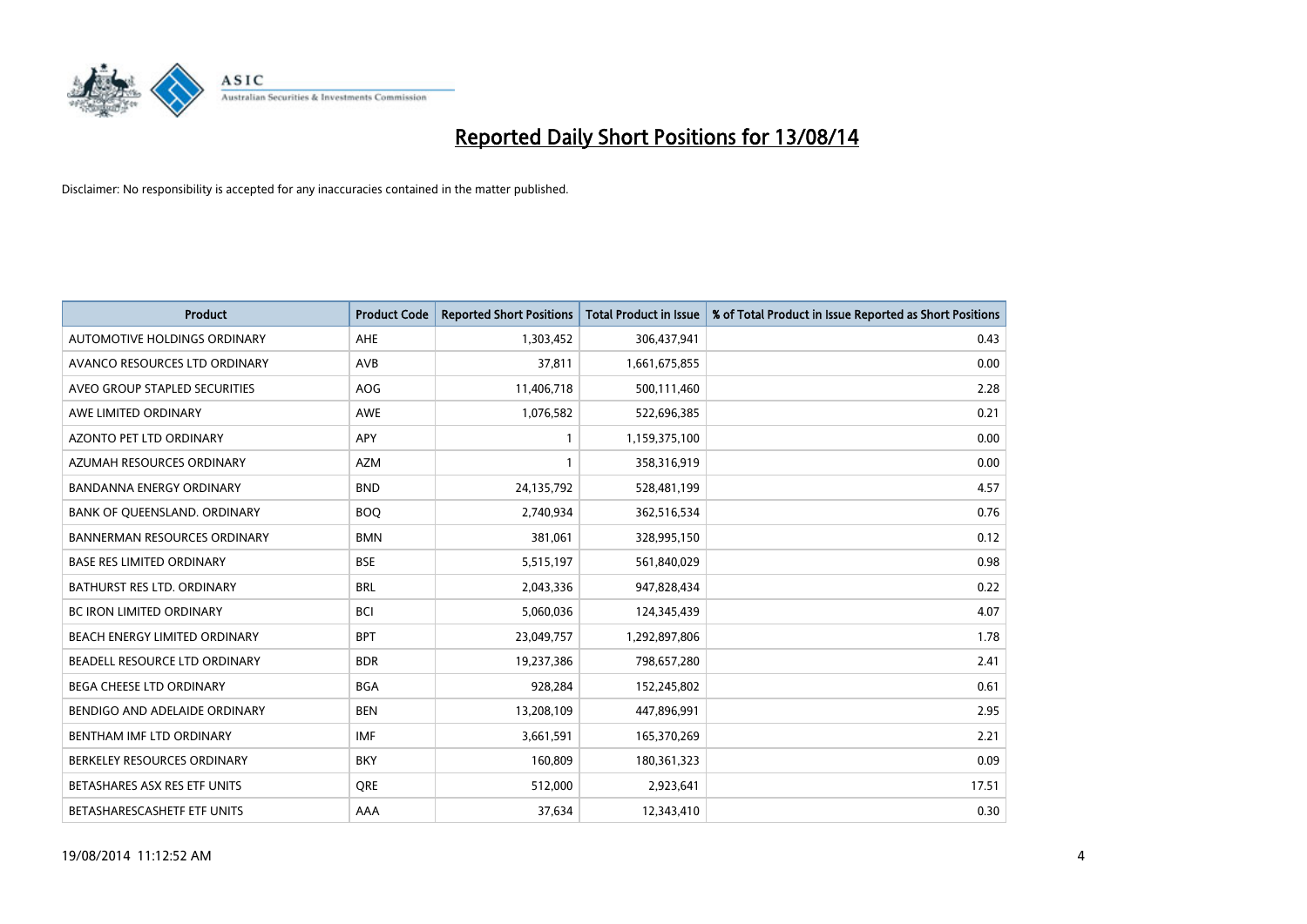

| <b>Product</b>                                | <b>Product Code</b> | <b>Reported Short Positions</b> | <b>Total Product in Issue</b> | % of Total Product in Issue Reported as Short Positions |
|-----------------------------------------------|---------------------|---------------------------------|-------------------------------|---------------------------------------------------------|
| <b>BHP BILLITON LIMITED ORDINARY</b>          | <b>BHP</b>          | 7,140,429                       | 3,211,691,105                 | 0.22                                                    |
| BIGAIR GROUP LIMITED ORDINARY                 | <b>BGL</b>          | 52,726                          | 172,872,340                   | 0.03                                                    |
| <b>BILLABONG ORDINARY</b>                     | <b>BBG</b>          | 12,650,235                      | 990,370,034                   | 1.28                                                    |
| <b>BIONOMICS LIMITED ORDINARY</b>             | <b>BNO</b>          | 71,000                          | 417,356,567                   | 0.02                                                    |
| <b>BIRIMIAN GOLD LTD ORDINARY</b>             | <b>BGS</b>          | 400,000                         | 864,981,654                   | 0.05                                                    |
| <b>BLACKHAM RESOURCES ORDINARY</b>            | <b>BLK</b>          | 128,700                         | 118,612,952                   | 0.11                                                    |
| <b>BLACKMORES LIMITED ORDINARY</b>            | <b>BKL</b>          | 2,822                           | 17,114,947                    | 0.02                                                    |
| <b>BLACKTHORN RESOURCES ORD US PROHIBITED</b> | <b>BTR</b>          | 4,019                           | 164,285,950                   | 0.00                                                    |
| BLUESCOPE STEEL LTD ORDINARY                  | <b>BSL</b>          | 1,097,016                       | 558,848,896                   | 0.20                                                    |
| <b>BOART LONGYEAR ORDINARY</b>                | <b>BLY</b>          | 34,445,721                      | 461,163,412                   | 7.47                                                    |
| BORAL LIMITED, ORDINARY                       | <b>BLD</b>          | 16,245,612                      | 782,736,249                   | 2.08                                                    |
| BRADKEN LIMITED ORDINARY                      | <b>BKN</b>          | 13,750,001                      | 171,027,249                   | 8.04                                                    |
| <b>BRAMBLES LIMITED ORDINARY</b>              | <b>BXB</b>          | 1,701,798                       | 1,563,444,619                 | 0.11                                                    |
| <b>BREVILLE GROUP LTD ORDINARY</b>            | <b>BRG</b>          | 2,920,240                       | 130,095,322                   | 2.24                                                    |
| <b>BRICKWORKS LIMITED ORDINARY</b>            | <b>BKW</b>          | 104,460                         | 148,038,996                   | 0.07                                                    |
| <b>BURU ENERGY ORDINARY</b>                   | <b>BRU</b>          | 19,068,687                      | 298,505,530                   | 6.39                                                    |
| <b>BWP TRUST ORDINARY UNITS</b>               | <b>BWP</b>          | 7,226,503                       | 634,395,195                   | 1.14                                                    |
| CABCHARGE AUSTRALIA ORDINARY                  | CAB                 | 11,778,778                      | 120,430,683                   | 9.78                                                    |
| <b>CALTEX AUSTRALIA ORDINARY</b>              | <b>CTX</b>          | 2,750,602                       | 270,000,000                   | 1.02                                                    |
| CAPE LAMBERT RES LTD ORDINARY                 | <b>CFE</b>          | 125,020                         | 632,227,857                   | 0.02                                                    |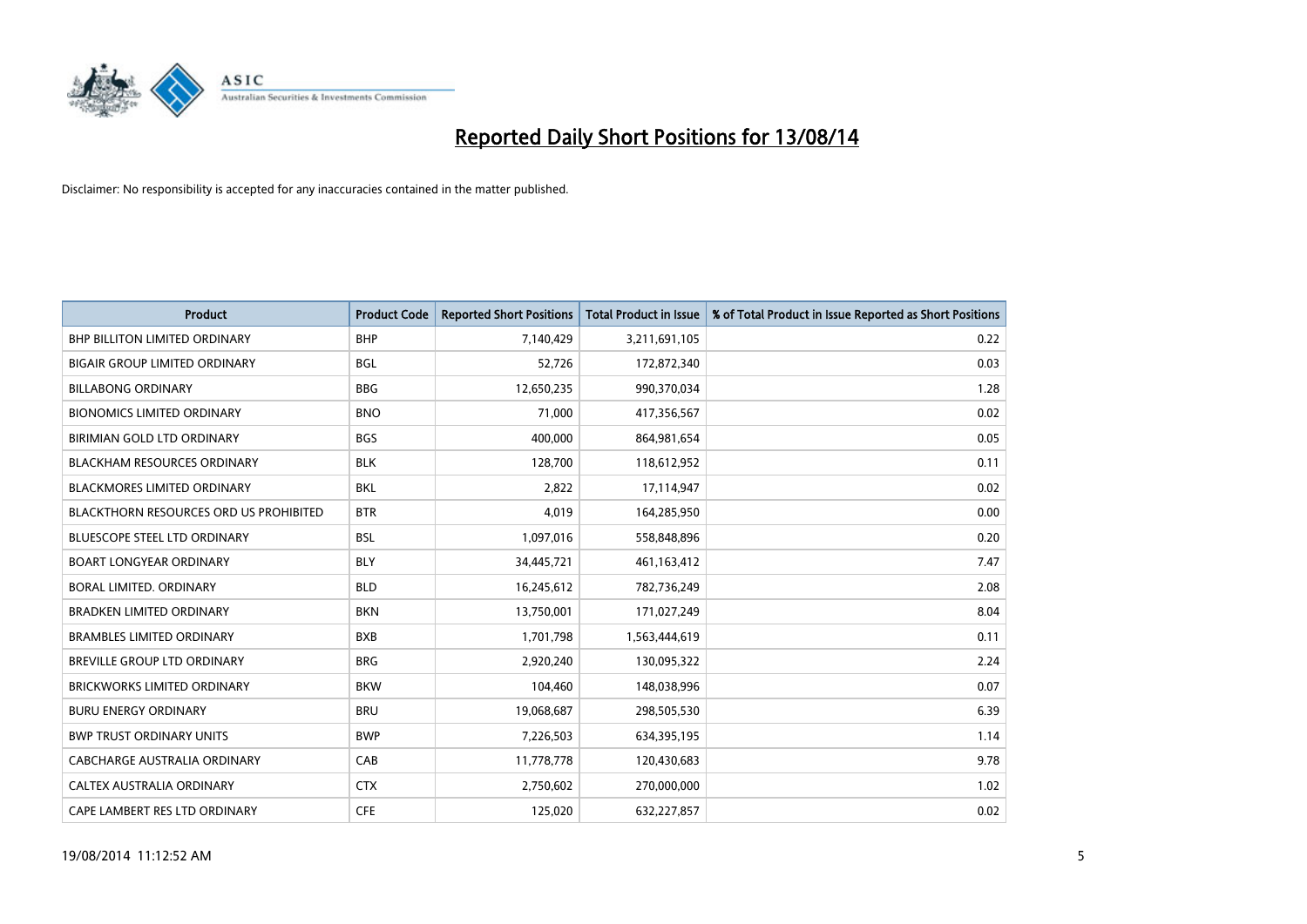

| <b>Product</b>                          | <b>Product Code</b> | <b>Reported Short Positions</b> | <b>Total Product in Issue</b> | % of Total Product in Issue Reported as Short Positions |
|-----------------------------------------|---------------------|---------------------------------|-------------------------------|---------------------------------------------------------|
| <b>CAPITOL HEALTH ORDINARY</b>          | CAJ                 | 364,719                         | 431,180,115                   | 0.08                                                    |
| <b>CARBINE RESOURCES ORDINARY</b>       | <b>CRB</b>          | 20,000                          | 140,017,394                   | 0.01                                                    |
| <b>CARDNO LIMITED ORDINARY</b>          | CDD                 | 8,175,843                       | 163,266,973                   | 5.01                                                    |
| <b>CARINDALE PROPERTY UNIT</b>          | <b>CDP</b>          | 140                             | 70,000,000                    | 0.00                                                    |
| CARNARVON PETROLEUM ORDINARY            | <b>CVN</b>          | 734                             | 987,176,977                   | 0.00                                                    |
| CARSALES.COM LTD ORDINARY               | <b>CRZ</b>          | 7,445,179                       | 237,828,965                   | 3.13                                                    |
| <b>CASH CONVERTERS ORDINARY</b>         | CCV                 | 9,612,981                       | 428,886,124                   | 2.24                                                    |
| CEDAR WOODS PROP. ORDINARY              | <b>CWP</b>          | 122,052                         | 78,336,371                    | 0.16                                                    |
| CENTRAL PETROLEUM ORDINARY              | <b>CTP</b>          | 1,498,531                       | 348,718,957                   | 0.43                                                    |
| <b>CERAMIC FUEL CELLS ORDINARY</b>      | <b>CFU</b>          | 4,058                           | 2,529,051,765                 | 0.00                                                    |
| CFS RETAIL TRUST GRP STAPLED SECURITIES | <b>CFX</b>          | 56,428,556                      | 3,018,050,810                 | 1.87                                                    |
| <b>CHALLENGER LIMITED ORDINARY</b>      | <b>CGF</b>          | 325,448                         | 530,862,585                   | 0.06                                                    |
| CHANDLER MACLEOD LTD ORDINARY           | <b>CMG</b>          | 13,161                          | 547,985,086                   | 0.00                                                    |
| CHARTER HALL GROUP STAPLED US PROHIBIT. | <b>CHC</b>          | 711,227                         | 347,989,262                   | 0.20                                                    |
| <b>CHARTER HALL RETAIL UNITS</b>        | CQR                 | 10,114,961                      | 369,040,750                   | 2.74                                                    |
| <b>CHORUS LIMITED ORDINARY</b>          | <b>CNU</b>          | 28,765                          | 396,369,767                   | 0.01                                                    |
| COAL OF AFRICA LTD ORDINARY             | <b>CZA</b>          | 426                             | 1,048,368,613                 | 0.00                                                    |
| <b>COALSPUR MINES LTD ORDINARY</b>      | <b>CPL</b>          | 2,580,423                       | 641,544,455                   | 0.40                                                    |
| <b>COBAR CONSOLIDATED ORDINARY</b>      | CCU                 | 100,000                         | 329,715,353                   | 0.03                                                    |
| COCA-COLA AMATIL ORDINARY               | <b>CCL</b>          | 11,666,618                      | 763,590,249                   | 1.53                                                    |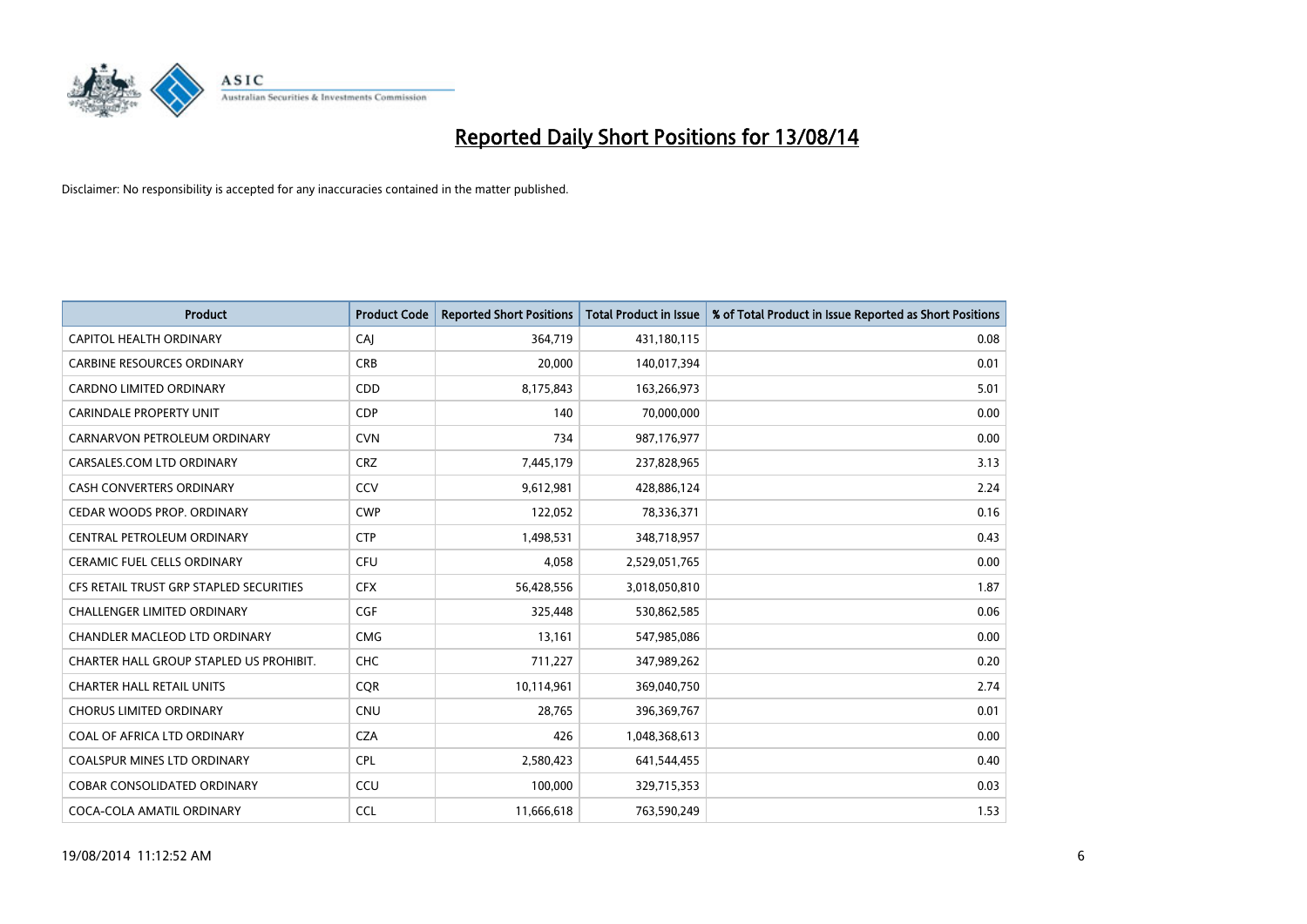

| <b>Product</b>                          | <b>Product Code</b> | <b>Reported Short Positions</b> | <b>Total Product in Issue</b> | % of Total Product in Issue Reported as Short Positions |
|-----------------------------------------|---------------------|---------------------------------|-------------------------------|---------------------------------------------------------|
| <b>COCHLEAR LIMITED ORDINARY</b>        | <b>COH</b>          | 8,883,800                       | 57,062,020                    | 15.57                                                   |
| COCKATOO COAL ORDINARY                  | <b>COK</b>          | 167,987                         | 4,560,196,928                 | 0.00                                                    |
| <b>CODAN LIMITED ORDINARY</b>           | <b>CDA</b>          | 408,385                         | 176,969,924                   | 0.23                                                    |
| <b>COFFEY INTERNATIONAL ORDINARY</b>    | <b>COF</b>          | 7,994                           | 255,833,165                   | 0.00                                                    |
| <b>COKAL LTD ORDINARY</b>               | <b>CKA</b>          | 6,820                           | 471,103,926                   | 0.00                                                    |
| <b>COLLECTION HOUSE ORDINARY</b>        | <b>CLH</b>          | 2,181,547                       | 129,717,785                   | 1.68                                                    |
| <b>COLLINS FOODS LTD ORDINARY</b>       | <b>CKF</b>          | 100,000                         | 93,000,003                    | 0.11                                                    |
| COMMONWEALTH BANK, ORDINARY             | <b>CBA</b>          | 13,794,167                      | 1,621,319,194                 | 0.85                                                    |
| <b>COMPASS RESOURCES ORDINARY</b>       | <b>CMR</b>          | 7,472                           | 1,403,744,100                 | 0.00                                                    |
| <b>COMPUTERSHARE LTD ORDINARY</b>       | <b>CPU</b>          | 6,673,093                       | 556,203,079                   | 1.20                                                    |
| COOPER ENERGY LTD ORDINARY              | <b>COE</b>          | 119,473                         | 329,235,509                   | 0.04                                                    |
| <b>CORP TRAVEL LIMITED ORDINARY</b>     | <b>CTD</b>          | 422,870                         | 89,931,376                    | 0.47                                                    |
| COVER-MORE GRP LTD ORDINARY             | <b>CVO</b>          | 7,240,126                       | 317,750,000                   | 2.28                                                    |
| <b>CREDIT CORP GROUP ORDINARY</b>       | <b>CCP</b>          | 217,333                         | 46,131,882                    | 0.47                                                    |
| <b>CROMWELL PROP STAPLED SECURITIES</b> | <b>CMW</b>          | 10,098,964                      | 1,727,280,850                 | 0.58                                                    |
| <b>CROWE HORWATH AUS ORDINARY</b>       | <b>CRH</b>          | 470,637                         | 273,005,429                   | 0.17                                                    |
| CROWN RESORTS LTD ORDINARY              | <b>CWN</b>          | 5,901,479                       | 728,394,185                   | 0.81                                                    |
| <b>CSG LIMITED ORDINARY</b>             | CSV                 | 129,807                         | 279,140,492                   | 0.05                                                    |
| <b>CSL LIMITED ORDINARY</b>             | <b>CSL</b>          | 780,793                         | 474,588,196                   | 0.16                                                    |
| <b>CSR LIMITED ORDINARY</b>             | <b>CSR</b>          | 19,829,661                      | 506,000,315                   | 3.92                                                    |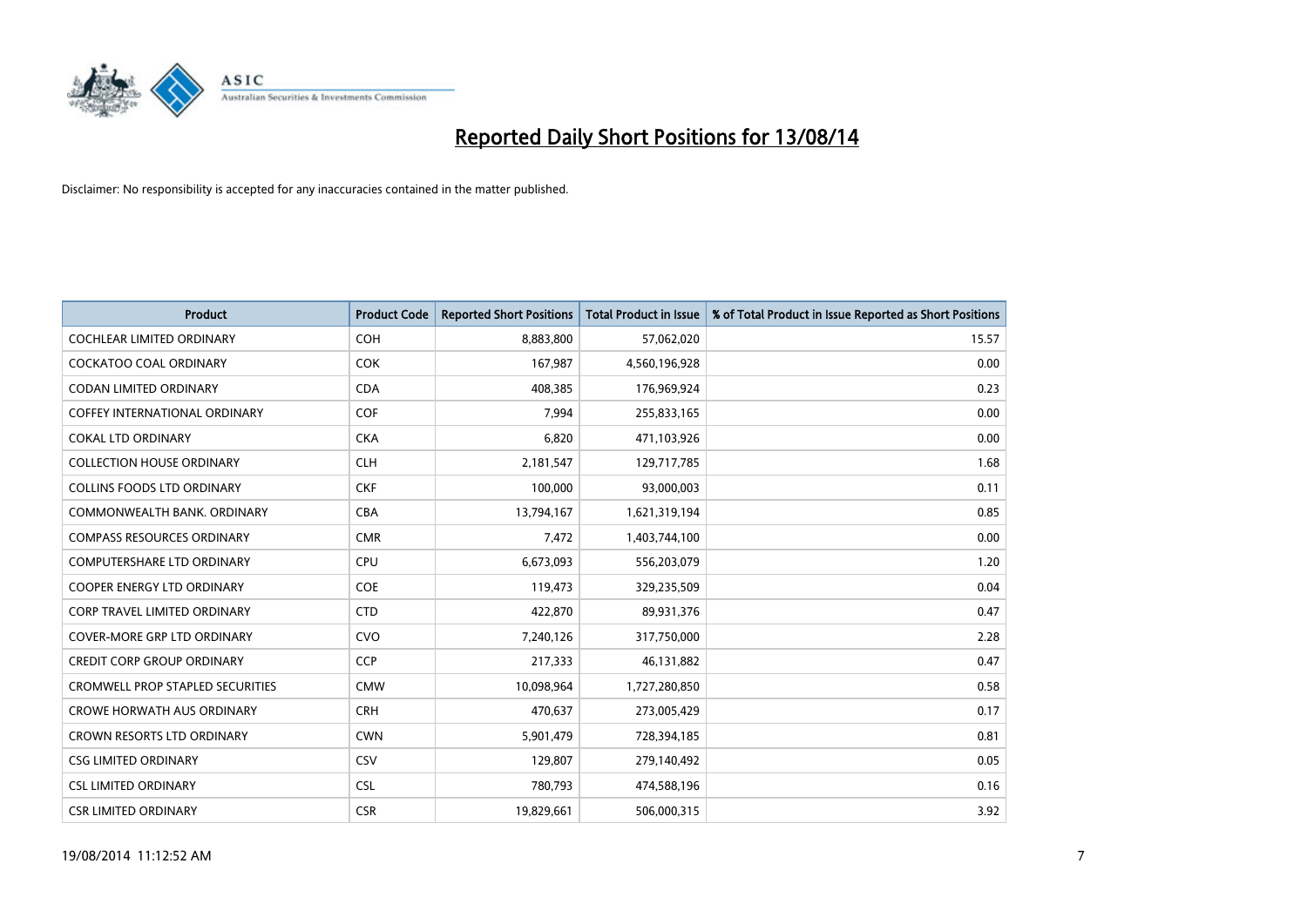

| <b>Product</b>                     | <b>Product Code</b> | <b>Reported Short Positions</b> | <b>Total Product in Issue</b> | % of Total Product in Issue Reported as Short Positions |
|------------------------------------|---------------------|---------------------------------|-------------------------------|---------------------------------------------------------|
| <b>CUDECO LIMITED ORDINARY</b>     | CDU                 | 8,216,656                       | 235,425,143                   | 3.49                                                    |
| DART ENERGY LTD ORDINARY           | <b>DTE</b>          | 6,412,693                       | 1,108,752,733                 | 0.58                                                    |
| DATA#3 LIMITED ORDINARY            | <b>DTL</b>          | 210,977                         | 153,974,950                   | 0.14                                                    |
| DECMIL GROUP LIMITED ORDINARY      | <b>DCG</b>          | 2,581,863                       | 168,657,794                   | 1.53                                                    |
| DEEP YELLOW LIMITED ORDINARY       | <b>DYL</b>          | 947                             | 1,708,965,890                 | 0.00                                                    |
| DEXUS PROPERTY GROUP STAPLED UNITS | <b>DXS</b>          | 22,696,094                      | 5,433,110,810                 | 0.42                                                    |
| DICK SMITH HLDGS ORDINARY          | <b>DSH</b>          | 19,291,137                      | 236,511,364                   | 8.16                                                    |
| DISCOVERY METALS LTD ORDINARY      | <b>DML</b>          | 1,277,631                       | 644,039,581                   | 0.20                                                    |
| DOMINO PIZZA ENTERPR ORDINARY      | <b>DMP</b>          | 2,009,643                       | 85,933,273                    | 2.34                                                    |
| DONACO INTERNATIONAL ORDINARY      | <b>DNA</b>          | 3,358,607                       | 460,293,231                   | 0.73                                                    |
| DORAY MINERALS LTD ORDINARY        | <b>DRM</b>          | 131,422                         | 164,759,256                   | 0.08                                                    |
| DOWNER EDI LIMITED ORDINARY        | <b>DOW</b>          | 20,674,386                      | 435,399,975                   | 4.75                                                    |
| DRILLSEARCH ENERGY ORDINARY        | <b>DLS</b>          | 17,117,108                      | 445,915,456                   | 3.84                                                    |
| DUET GROUP STAPLED US PROHIBIT.    | <b>DUE</b>          | 6,830,852                       | 1,317,809,323                 | 0.52                                                    |
| DULUXGROUP LIMITED ORDINARY        | <b>DLX</b>          | 628,007                         | 383,503,942                   | 0.16                                                    |
| DWS LTD ORDINARY                   | <b>DWS</b>          | 195,096                         | 132,362,763                   | 0.15                                                    |
| ECHO ENTERTAINMENT ORDINARY        | <b>EGP</b>          | 6,815,637                       | 825,672,730                   | 0.83                                                    |
| <b>ELDERS LIMITED ORDINARY</b>     | <b>ELD</b>          | 19,146,462                      | 455,013,329                   | 4.21                                                    |
| ELEMENTAL MINERALS ORDINARY        | <b>ELM</b>          | 94,536                          | 315,663,391                   | 0.03                                                    |
| <b>EMECO HOLDINGS ORDINARY</b>     | EHL                 | 7,917,316                       | 599,675,707                   | 1.32                                                    |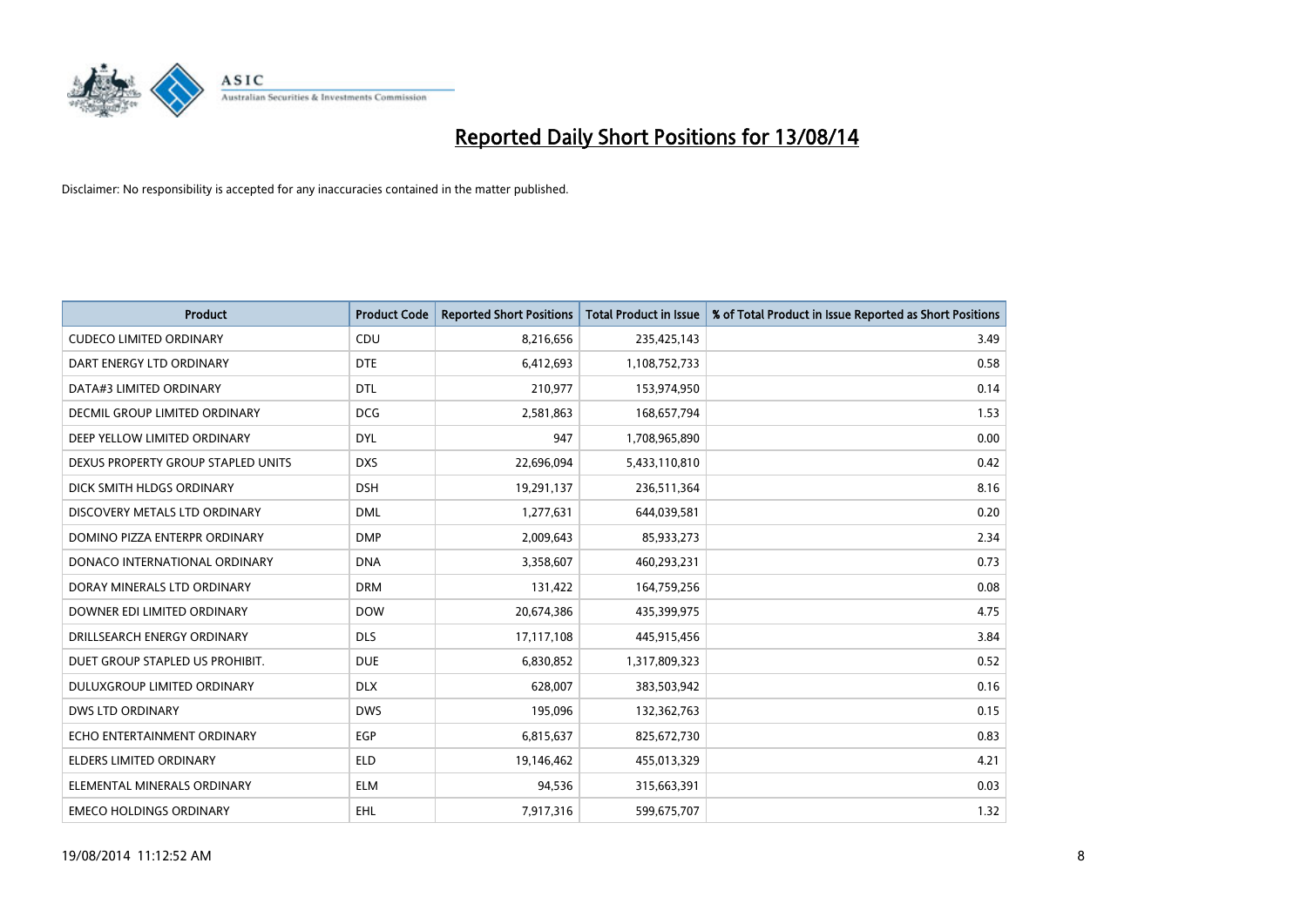

| <b>Product</b>                         | <b>Product Code</b> | <b>Reported Short Positions</b> | <b>Total Product in Issue</b> | % of Total Product in Issue Reported as Short Positions |
|----------------------------------------|---------------------|---------------------------------|-------------------------------|---------------------------------------------------------|
| <b>ENDEAVOUR MIN CORP CDI 1:1</b>      | <b>EVR</b>          | 31,265                          | 50,014,634                    | 0.06                                                    |
| ENERGY RESOURCES ORDINARY 'A'          | ERA                 | 10,861,726                      | 517,725,062                   | 2.10                                                    |
| <b>ENERGY WORLD CORPOR, ORDINARY</b>   | <b>EWC</b>          | 43,215,277                      | 1,734,166,672                 | 2.49                                                    |
| <b>ENVESTRA LIMITED ORDINARY</b>       | <b>ENV</b>          | 127,966                         | 1,796,808,474                 | 0.01                                                    |
| EQUATORIAL RES LTD ORDINARY            | EQX                 | 174                             | 122,185,353                   | 0.00                                                    |
| EQUITY TRUSTEES ORDINARY               | EQT                 | 19                              | 19,105,788                    | 0.00                                                    |
| ERM POWER LIMITED ORDINARY             | <b>EPW</b>          | 818,264                         | 239,269,727                   | 0.34                                                    |
| ESERVGLOBAL LIMITED ORDINARY           | ESV                 | 9,394                           | 254,045,997                   | 0.00                                                    |
| EVOLUTION MINING LTD ORDINARY          | <b>EVN</b>          | 28,607,861                      | 712,493,836                   | 4.02                                                    |
| FAIRFAX MEDIA LTD ORDINARY             | <b>FXI</b>          | 62,851,969                      | 2,351,955,725                 | 2.67                                                    |
| FANTASTIC HOLDINGS ORDINARY            | FAN                 | 42,122                          | 103,068,398                   | 0.04                                                    |
| <b>FAR LTD ORDINARY</b>                | <b>FAR</b>          | 2,603,533                       | 2,699,846,742                 | 0.10                                                    |
| FEDERATION CNTRES ORD/UNIT STAPLED SEC | <b>FDC</b>          | 827,889                         | 1,427,641,565                 | 0.06                                                    |
| FINBAR GROUP LIMITED ORDINARY          | <b>FRI</b>          | 14,026                          | 227,018,204                   | 0.01                                                    |
| FISHER & PAYKEL H. ORDINARY            | <b>FPH</b>          | 298,857                         | 555,602,797                   | 0.05                                                    |
| FLEETWOOD CORP ORDINARY                | <b>FWD</b>          | 2,161,624                       | 60,581,211                    | 3.57                                                    |
| FLETCHER BUILDING ORDINARY             | <b>FBU</b>          | 1,585,055                       | 687,854,788                   | 0.23                                                    |
| FLEXIGROUP LIMITED ORDINARY            | <b>FXL</b>          | 3,770,861                       | 304,096,060                   | 1.24                                                    |
| FLIGHT CENTRE TRAVEL ORDINARY          | <b>FLT</b>          | 5,737,840                       | 100,576,977                   | 5.70                                                    |
| FLINDERS MINES LTD ORDINARY            | <b>FMS</b>          | 13,829,000                      | 2,400,995,602                 | 0.58                                                    |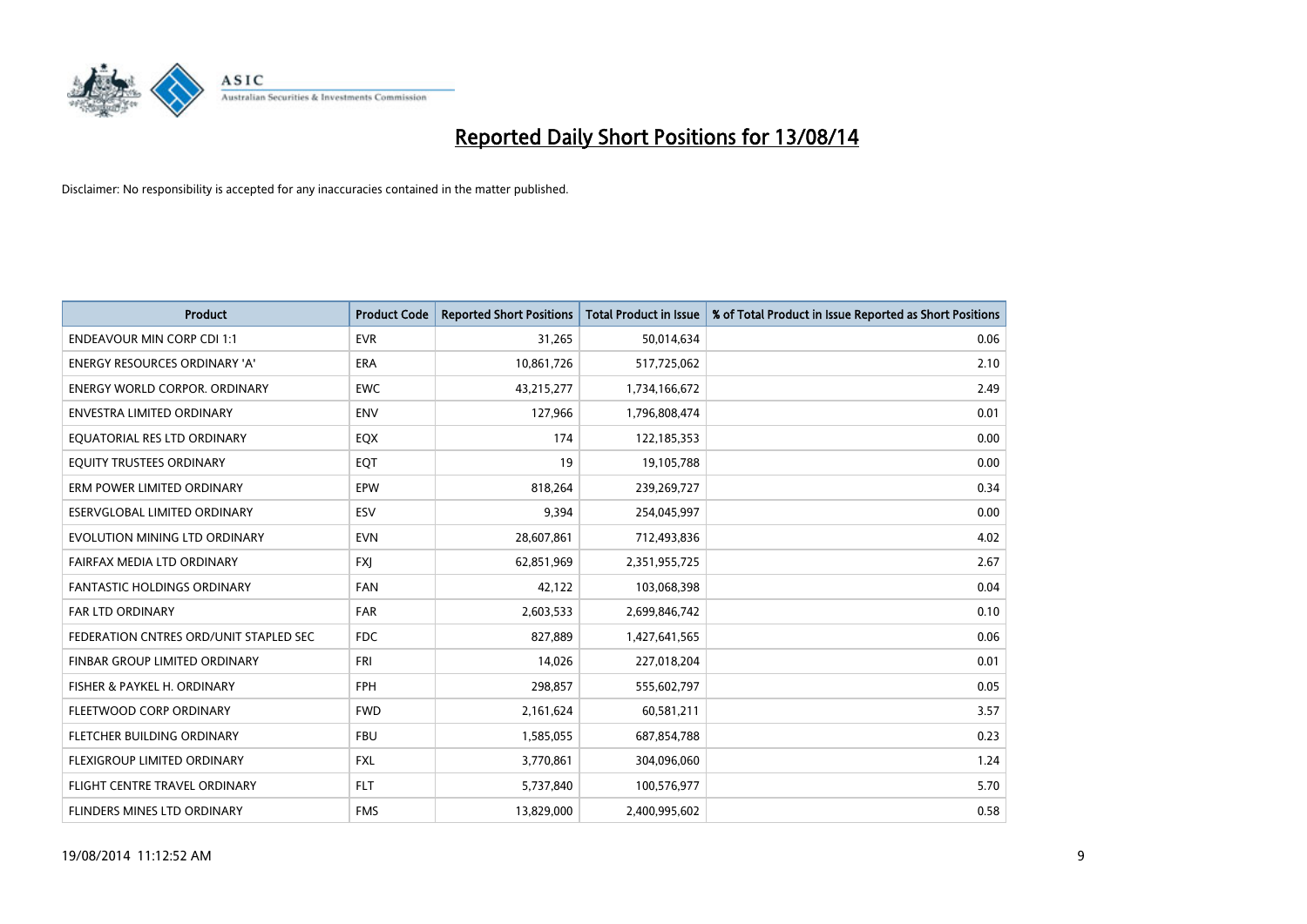

| Product                                    | <b>Product Code</b> | <b>Reported Short Positions</b> | <b>Total Product in Issue</b> | % of Total Product in Issue Reported as Short Positions |
|--------------------------------------------|---------------------|---------------------------------|-------------------------------|---------------------------------------------------------|
| <b>FOCUS MINERALS LTD ORDINARY</b>         | <b>FML</b>          | 4,605,219                       | 9,137,375,877                 | 0.05                                                    |
| <b>FOLKESTONE EDU TRUST UNITS</b>          | <b>FET</b>          | 3,856                           | 205,069,661                   | 0.00                                                    |
| FONTERRA SHARE FUND ORDINARY UNITS         | <b>FSF</b>          | 3,648                           | 109,777,717                   | 0.00                                                    |
| FORTESCUE METALS GRP ORDINARY              | <b>FMG</b>          | 230,389,569                     | 3,113,798,151                 | 7.40                                                    |
| FREEDOM FOOD LTD ORDINARY                  | <b>FNP</b>          | 3,870                           | 150,645,371                   | 0.00                                                    |
| <b>G.U.D. HOLDINGS ORDINARY</b>            | GUD                 | 3,013,053                       | 70,939,492                    | 4.25                                                    |
| <b>G8 EDUCATION LIMITED ORDINARY</b>       | <b>GEM</b>          | 16,506,757                      | 332,073,918                   | 4.97                                                    |
| <b>GALAXY RESOURCES ORDINARY</b>           | GXY                 | 46,556                          | 1,064,493,083                 | 0.00                                                    |
| <b>GDI PROPERTY GRP STAPLED SECURITIES</b> | GDI                 | 168,323                         | 567,575,025                   | 0.03                                                    |
| <b>GENWORTH MORTGAGE ORDINARY</b>          | <b>GMA</b>          | 447,015                         | 650,000,000                   | 0.07                                                    |
| <b>GEODYNAMICS LIMITED ORDINARY</b>        | GDY                 | 819                             | 435,880,130                   | 0.00                                                    |
| <b>GINDALBIE METALS LTD ORDINARY</b>       | GBG                 | 34,832,500                      | 1,494,884,657                 | 2.33                                                    |
| <b>GOLD ROAD RES LTD ORDINARY</b>          | GOR                 | 106,556                         | 515,419,042                   | 0.02                                                    |
| <b>GOODMAN FIELDER, ORDINARY</b>           | <b>GFF</b>          | 13,357,661                      | 1,955,559,207                 | 0.68                                                    |
| <b>GOODMAN GROUP STAPLED</b>               | <b>GMG</b>          | 9,112,605                       | 1,727,685,976                 | 0.53                                                    |
| <b>GPT GROUP STAPLED SEC.</b>              | <b>GPT</b>          | 3,936,590                       | 1,685,460,955                 | 0.23                                                    |
| <b>GRAINCORP LIMITED A CLASS ORDINARY</b>  | <b>GNC</b>          | 11,850,248                      | 228,855,628                   | 5.18                                                    |
| <b>GRANGE RESOURCES. ORDINARY</b>          | GRR                 | 5,323,538                       | 1,157,097,869                 | 0.46                                                    |
| <b>GREENCROSS LIMITED ORDINARY</b>         | GXL                 | 2,406,350                       | 110,654,390                   | 2.17                                                    |
| <b>GREENLAND MIN EN LTD ORDINARY</b>       | GGG                 | 5,821,584                       | 668.464.377                   | 0.87                                                    |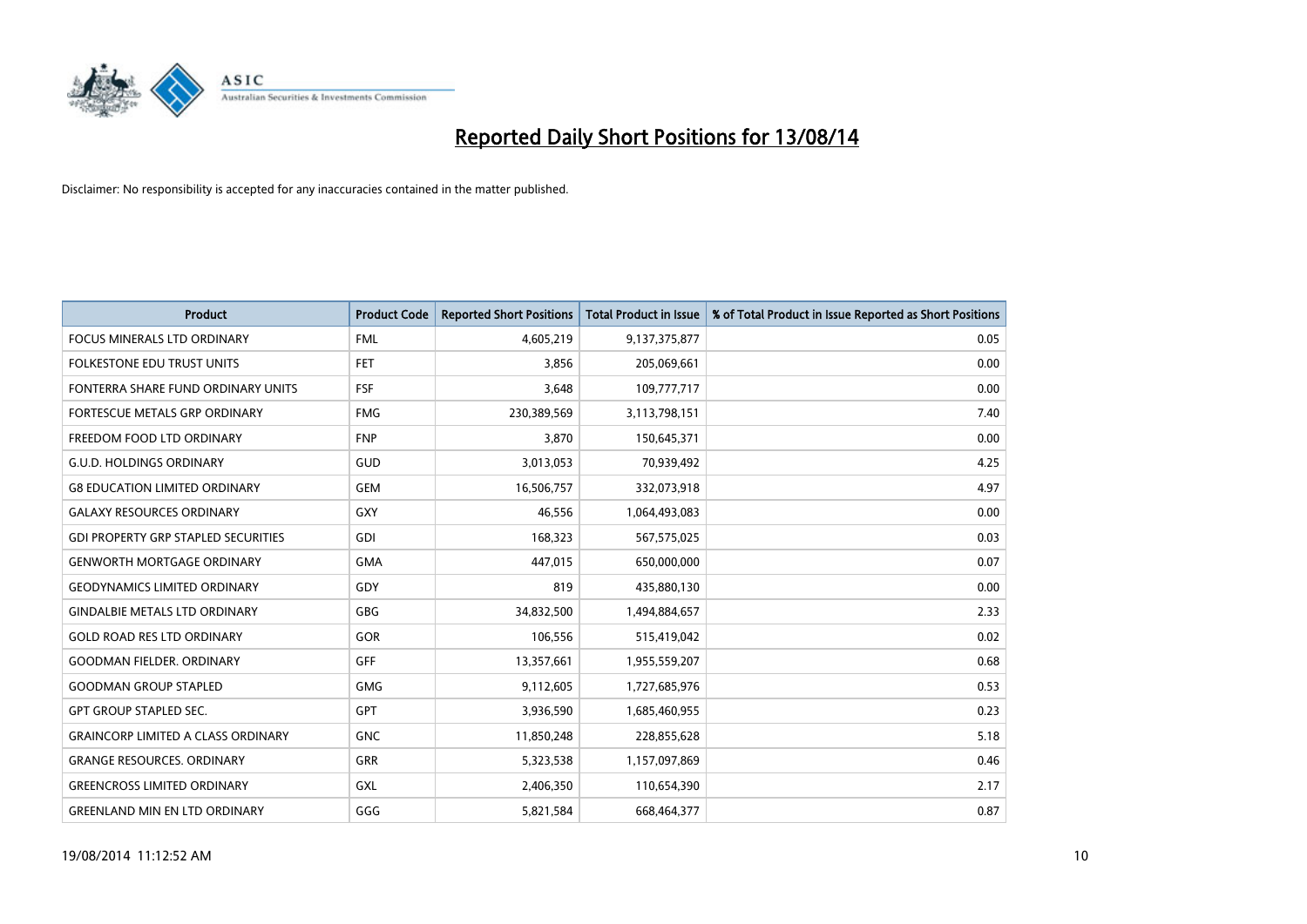

| <b>Product</b>                                   | <b>Product Code</b> | <b>Reported Short Positions</b> | <b>Total Product in Issue</b> | % of Total Product in Issue Reported as Short Positions |
|--------------------------------------------------|---------------------|---------------------------------|-------------------------------|---------------------------------------------------------|
| <b>GREENLAND MIN EN LTD RIGHTS 26-JUN-14</b>     | GGGR                | 4,630                           | 88,685,050                    | 0.01                                                    |
| <b>GROWTHPOINT PROPERTY ORD/UNIT STAPLED SEC</b> | GOZ                 | 22,625                          | 540,115,360                   | 0.00                                                    |
| <b>GRYPHON MINERALS LTD ORDINARY</b>             | GRY                 | 4,428,086                       | 401,115,935                   | 1.10                                                    |
| <b>GUILDFORD COAL LTD ORDINARY</b>               | <b>GUF</b>          | 522,502                         | 845,190,354                   | 0.06                                                    |
| <b>GWA GROUP LTD ORDINARY</b>                    | <b>GWA</b>          | 17,192,563                      | 306,533,770                   | 5.61                                                    |
| HARVEY NORMAN ORDINARY                           | <b>HVN</b>          | 52,289,199                      | 1,062,316,784                 | 4.92                                                    |
| <b>HENDERSON GROUP CDI 1:1</b>                   | <b>HGG</b>          | 2,388,043                       | 664,599,011                   | 0.36                                                    |
| HFA HOLDINGS LIMITED ORDINARY                    | <b>HFA</b>          | 3,809                           | 162,147,897                   | 0.00                                                    |
| HIGHFIELD RES LTD ORDINARY                       | <b>HFR</b>          | 46,083                          | 155,825,003                   | 0.03                                                    |
| <b>HILLS LTD ORDINARY</b>                        | <b>HIL</b>          | 122,061                         | 234,192,711                   | 0.05                                                    |
| HORIZON OIL LIMITED ORDINARY                     | <b>HZN</b>          | 43,339,522                      | 1,301,981,265                 | 3.33                                                    |
| <b>IBUY GROUP LTD ORDINARY</b>                   | <b>IBY</b>          | 3,388,954                       | 426,069,834                   | 0.80                                                    |
| <b>ICAR ASIA LTD ORDINARY</b>                    | ICQ                 | 56.692                          | 122,502,174                   | 0.05                                                    |
| <b>ICON ENERGY LIMITED ORDINARY</b>              | <b>ICN</b>          | 529,059                         | 615,774,351                   | 0.09                                                    |
| <b>IINET LIMITED ORDINARY</b>                    | <b>IIN</b>          | 7,637,027                       | 161,238,847                   | 4.74                                                    |
| <b>ILUKA RESOURCES ORDINARY</b>                  | <b>ILU</b>          | 44,171,503                      | 418,700,517                   | 10.55                                                   |
| <b>IMDEX LIMITED ORDINARY</b>                    | <b>IMD</b>          | 3,201,140                       | 212,110,368                   | 1.51                                                    |
| <b>INCITEC PIVOT ORDINARY</b>                    | IPL                 | 39,360,069                      | 1,654,998,197                 | 2.38                                                    |
| <b>INDEPENDENCE GROUP ORDINARY</b>               | <b>IGO</b>          | 281,862                         | 234,253,306                   | 0.12                                                    |
| <b>INDOPHIL RESOURCES ORDINARY</b>               | <b>IRN</b>          | 1,480,640                       | 1,203,146,194                 | 0.12                                                    |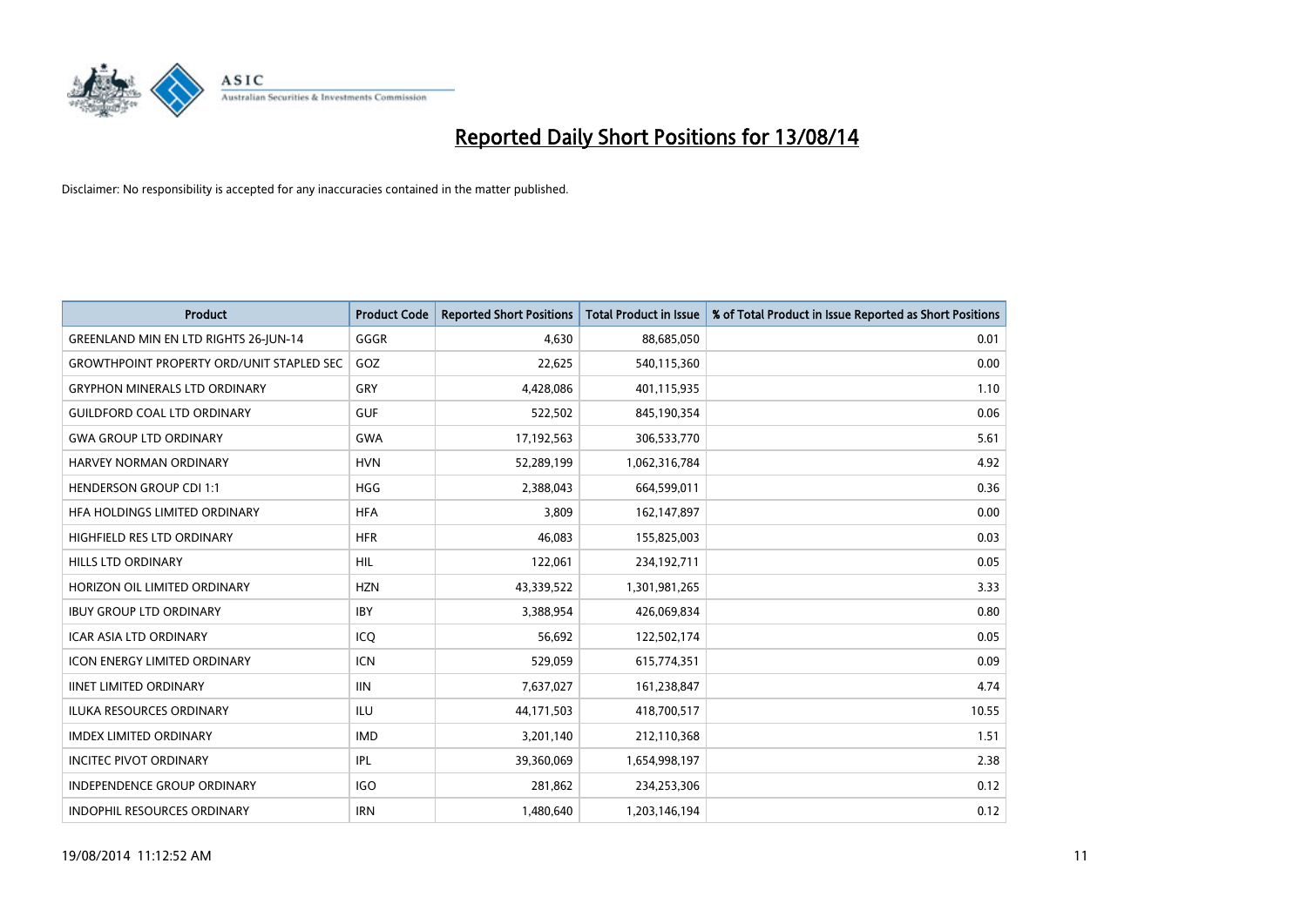

| <b>Product</b>                                | <b>Product Code</b> | <b>Reported Short Positions</b> | <b>Total Product in Issue</b> | % of Total Product in Issue Reported as Short Positions |
|-----------------------------------------------|---------------------|---------------------------------|-------------------------------|---------------------------------------------------------|
| <b>INDUSTRIA REIT STAPLED</b>                 | <b>IDR</b>          | 116,127                         | 125,000,001                   | 0.09                                                    |
| <b>INFIGEN ENERGY STAPLED SECURITIES</b>      | <b>IFN</b>          | 2,515,887                       | 764,993,434                   | 0.33                                                    |
| <b>INFOMEDIA LTD ORDINARY</b>                 | <b>IFM</b>          | 276,050                         | 306,766,855                   | 0.09                                                    |
| INGENIA GROUP STAPLED SECURITIES              | <b>INA</b>          | 2,216,738                       | 678,058,232                   | 0.33                                                    |
| INSURANCE AUSTRALIA ORDINARY                  | IAG                 | 9,683,763                       | 2,341,618,048                 | 0.41                                                    |
| <b>INTREPID MINES ORDINARY</b>                | <b>IAU</b>          | 3,432,150                       | 557,420,429                   | 0.62                                                    |
| <b>INVESTA OFFICE FUND STAPLED SECURITIES</b> | <b>IOF</b>          | 1,007,352                       | 614,047,458                   | 0.16                                                    |
| <b>INVOCARE LIMITED ORDINARY</b>              | <b>IVC</b>          | 6,296,150                       | 110,030,298                   | 5.72                                                    |
| <b>IOOF HOLDINGS LTD ORDINARY</b>             | <b>IFL</b>          | 14,109,241                      | 232,118,034                   | 6.08                                                    |
| <b>IPROPERTY GROUP LTD ORDINARY</b>           | <b>IPP</b>          | 3,227,066                       | 181,703,204                   | 1.78                                                    |
| <b>IRESS LIMITED ORDINARY</b>                 | <b>IRE</b>          | 6,194,370                       | 159,097,319                   | 3.89                                                    |
| <b>IRON ORE HOLDINGS ORDINARY</b>             | <b>IOH</b>          | 16,649                          | 161,174,005                   | 0.01                                                    |
| <b>ISELECT LTD ORDINARY</b>                   | <b>ISU</b>          | 294.697                         | 260,889,894                   | 0.11                                                    |
| <b>ISENTIA GROUP LTD ORDINARY</b>             | <b>ISD</b>          | 15,672                          | 200,000,001                   | 0.01                                                    |
| JAMES HARDIE INDUST CHESS DEPOSITARY INT      | <b>IHX</b>          | 4,922,283                       | 444,867,063                   | 1.11                                                    |
| <b>JAPARA HEALTHCARE LT ORDINARY</b>          | <b>IHC</b>          | 3,608,970                       | 262,500,000                   | 1.37                                                    |
| <b>JB HI-FI LIMITED ORDINARY</b>              | <b>IBH</b>          | 11,408,570                      | 98,947,309                    | 11.53                                                   |
| K2 ASSET MGMT HLDGS ORDINARY                  | <b>KAM</b>          | 9,143                           | 233,505,798                   | 0.00                                                    |
| <b>KAGARA LTD ORDINARY</b>                    | KZL                 | 34,720                          | 798,953,117                   | 0.00                                                    |
| KAROON GAS AUSTRALIA ORDINARY                 | <b>KAR</b>          | 18,956,820                      | 255,841,581                   | 7.41                                                    |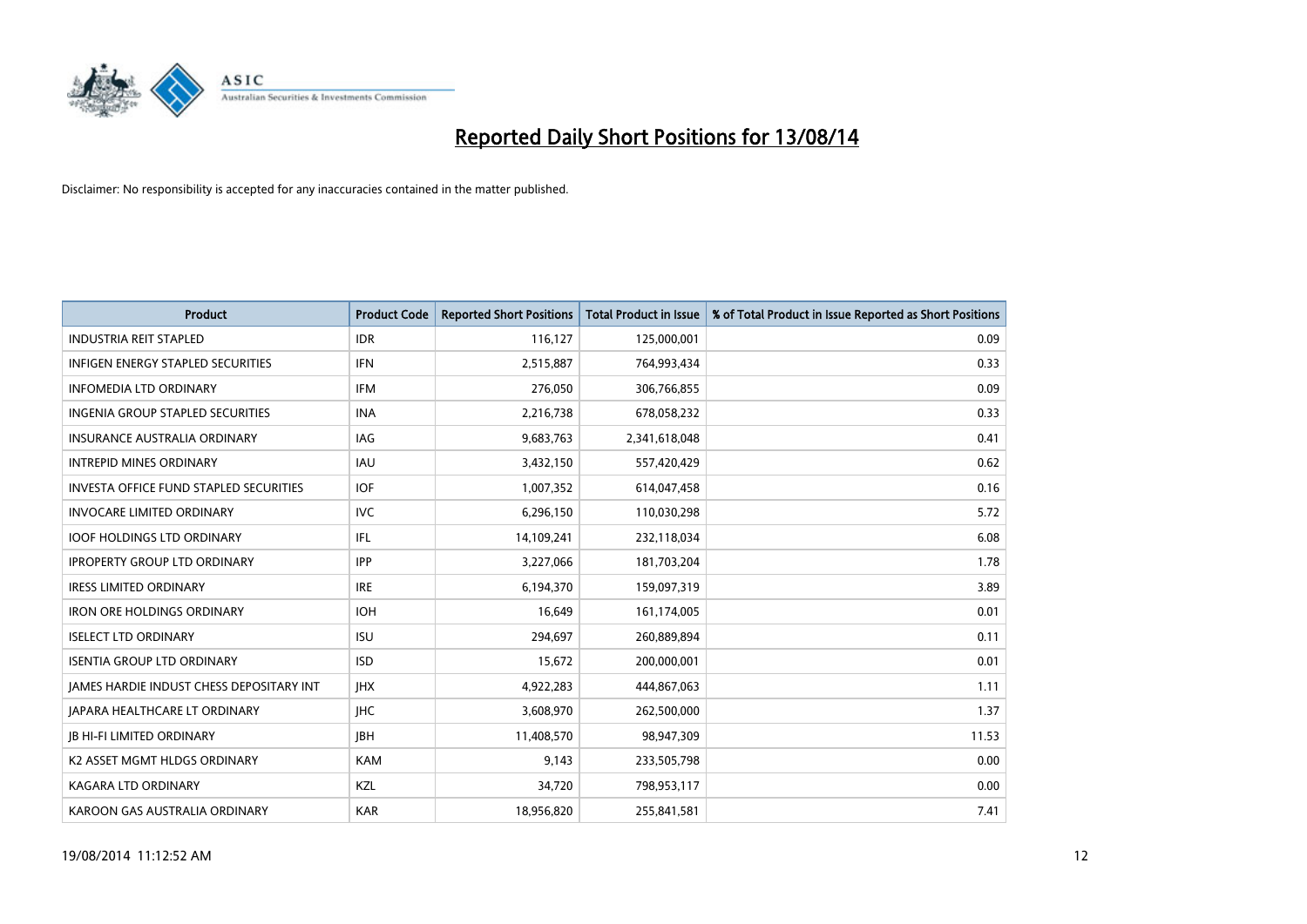

| <b>Product</b>                        | <b>Product Code</b> | <b>Reported Short Positions</b> | <b>Total Product in Issue</b> | % of Total Product in Issue Reported as Short Positions |
|---------------------------------------|---------------------|---------------------------------|-------------------------------|---------------------------------------------------------|
| KATHMANDU HOLD LTD ORDINARY           | <b>KMD</b>          | 2,464,362                       | 200,633,469                   | 1.23                                                    |
| <b>KBL MINING LIMITED ORDINARY</b>    | <b>KBL</b>          | 1,820                           | 393,535,629                   | 0.00                                                    |
| KINGSGATE CONSOLID, ORDINARY          | <b>KCN</b>          | 8,697,850                       | 223,584,937                   | 3.89                                                    |
| KINGSROSE MINING LTD ORDINARY         | <b>KRM</b>          | 490,972                         | 358,611,493                   | 0.14                                                    |
| <b>KOGI IRON LTD ORDINARY</b>         | KFE                 | 918,965                         | 376,669,836                   | 0.24                                                    |
| LEIGHTON HOLDINGS ORDINARY            | LEI                 | 5,830,611                       | 338,503,563                   | 1.72                                                    |
| LEND LEASE GROUP UNIT/ORD STAPLED     | LLC                 | 2,599,549                       | 577,475,833                   | 0.45                                                    |
| LIFESTYLE COMMUNIT, ORDINARY          | <b>LIC</b>          | 302                             | 99,970,131                    | 0.00                                                    |
| LIQUEFIED NATURAL ORDINARY            | LNG                 | 6,484,663                       | 461,402,201                   | 1.41                                                    |
| LOGICAMMS LIMITED ORDINARY            | <b>LCM</b>          | 6,321                           | 71,178,179                    | 0.01                                                    |
| LONESTAR RESO LTD ORDINARY            | <b>LNR</b>          | 1,108,944                       | 752,187,211                   | 0.15                                                    |
| <b>LYNAS CORPORATION ORDINARY</b>     | <b>LYC</b>          | 134,603,262                     | 2,333,661,566                 | 5.77                                                    |
| <b>M2 GRP LTD ORDINARY</b>            | <b>MTU</b>          | 12,974,817                      | 180,491,516                   | 7.19                                                    |
| <b>MACA LIMITED ORDINARY</b>          | <b>MLD</b>          | 798,268                         | 202,676,373                   | 0.39                                                    |
| <b>MACMAHON HOLDINGS ORDINARY</b>     | <b>MAH</b>          | 1,686,198                       | 1,261,699,966                 | 0.13                                                    |
| MACQ ATLAS ROADS GRP ORDINARY STAPLED | <b>MQA</b>          | 3,311,225                       | 505,692,079                   | 0.65                                                    |
| MACQUARIE GROUP LTD ORDINARY          | <b>MQG</b>          | 1,153,464                       | 321,194,763                   | 0.36                                                    |
| MAGELLAN FIN GRP LTD ORDINARY         | <b>MFG</b>          | 4,027,171                       | 158,842,157                   | 2.54                                                    |
| MAGELLAN FLAGSHIP ORDINARY            | <b>MFF</b>          | 102,250                         | 355,298,730                   | 0.03                                                    |
| <b>MATRIX C &amp; E LTD ORDINARY</b>  | <b>MCE</b>          | 2,629,261                       | 94,555,428                    | 2.78                                                    |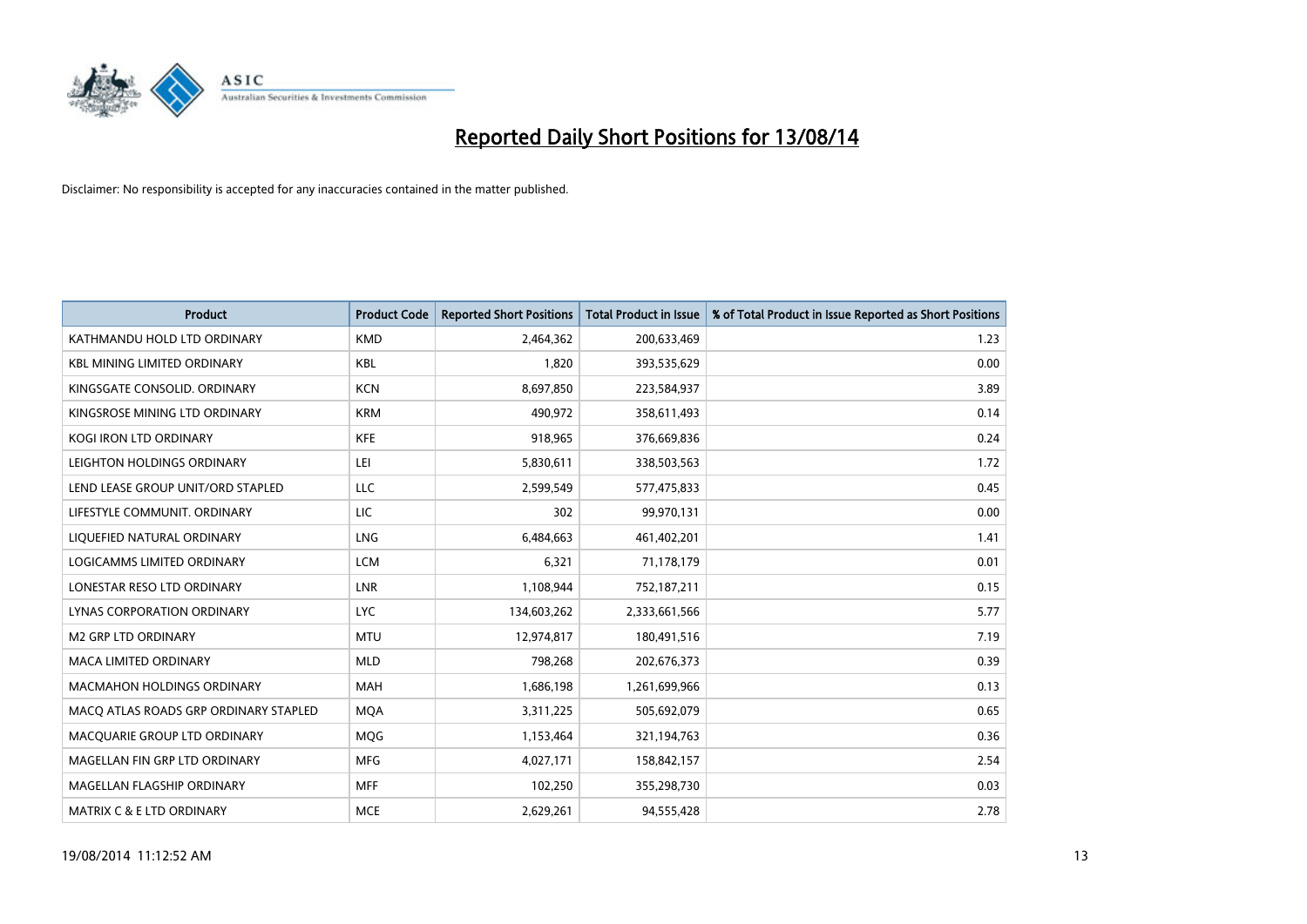

| <b>Product</b>                    | <b>Product Code</b> | <b>Reported Short Positions</b> | <b>Total Product in Issue</b> | % of Total Product in Issue Reported as Short Positions |
|-----------------------------------|---------------------|---------------------------------|-------------------------------|---------------------------------------------------------|
| <b>MAVERICK DRILLING ORDINARY</b> | <b>MAD</b>          | 5,551,850                       | 533,885,763                   | 1.04                                                    |
| MAXITRANS INDUSTRIES ORDINARY     | MXI                 | 273,152                         | 185,075,653                   | 0.15                                                    |
| MAYNE PHARMA LTD ORDINARY         | <b>MYX</b>          | 3,965,489                       | 586,651,477                   | 0.68                                                    |
| MCMILLAN SHAKESPEARE ORDINARY     | <b>MMS</b>          | 973,458                         | 74,523,965                    | 1.31                                                    |
| <b>MCPHERSON'S LTD ORDINARY</b>   | <b>MCP</b>          | 69,044                          | 95,434,645                    | 0.07                                                    |
| MEDUSA MINING LTD ORDINARY        | <b>MML</b>          | 7,570,715                       | 207,794,301                   | 3.64                                                    |
| MELBOURNE IT LIMITED ORDINARY     | <b>MLB</b>          | 11,022                          | 92,944,392                    | 0.01                                                    |
| <b>MERMAID MARINE ORDINARY</b>    | <b>MRM</b>          | 11,610,805                      | 366,766,098                   | 3.17                                                    |
| MESOBLAST LIMITED ORDINARY        | <b>MSB</b>          | 20,463,940                      | 321,640,094                   | 6.36                                                    |
| METALS X LIMITED ORDINARY         | <b>MLX</b>          | 1,117,970                       | 1,655,386,110                 | 0.07                                                    |
| METCASH LIMITED ORDINARY          | <b>MTS</b>          | 126,573,783                     | 903,309,574                   | 14.01                                                   |
| MIGHTY RIVER POWER ORDINARY       | <b>MYT</b>          | 3,806,804                       | 1,400,012,517                 | 0.27                                                    |
| MINCOR RESOURCES NL ORDINARY      | <b>MCR</b>          | 1,033,403                       | 188,208,274                   | 0.55                                                    |
| MINERAL DEPOSITS ORDINARY         | <b>MDL</b>          | 902,254                         | 103,538,786                   | 0.87                                                    |
| MINERAL RESOURCES, ORDINARY       | <b>MIN</b>          | 16,659,305                      | 186,556,246                   | 8.93                                                    |
| MINT WIRELESS ORDINARY            | <b>MNW</b>          | 949,481                         | 470,372,395                   | 0.20                                                    |
| MIRABELA NICKEL LTD ORDINARY      | <b>MBN</b>          | 36,643                          | 929,710,216                   | 0.00                                                    |
| MIRVAC GROUP STAPLED SECURITIES   | <b>MGR</b>          | 2,447,272                       | 3,692,279,772                 | 0.07                                                    |
| MOBILE EMBRACE LTD ORDINARY       | <b>MBE</b>          | 28,000                          | 375,710,098                   | 0.01                                                    |
| MOLOPO ENERGY LTD ORDINARY        | <b>MPO</b>          | 11,118                          | 248,705,730                   | 0.00                                                    |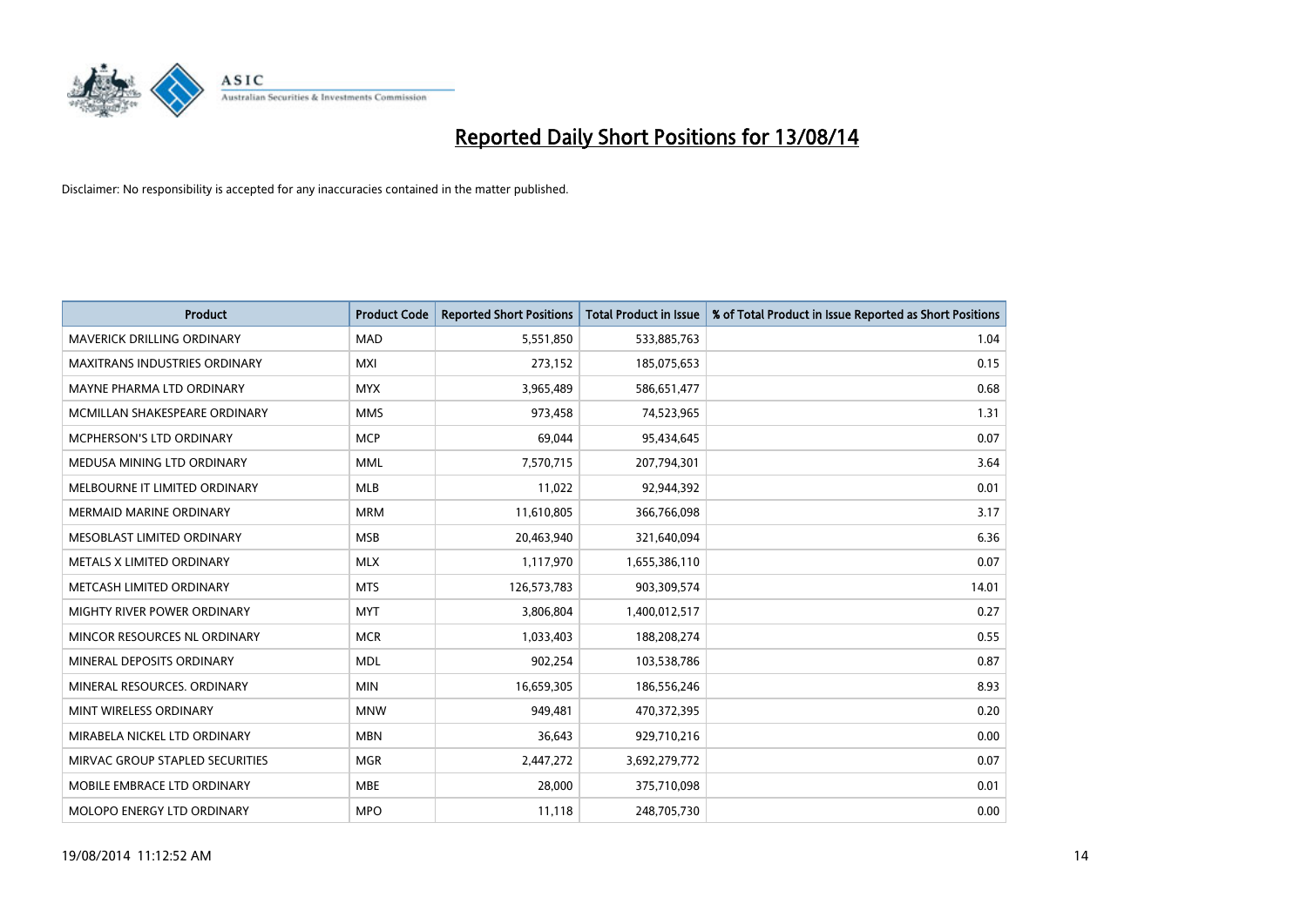

| Product                           | <b>Product Code</b> | <b>Reported Short Positions</b> | <b>Total Product in Issue</b> | % of Total Product in Issue Reported as Short Positions |
|-----------------------------------|---------------------|---------------------------------|-------------------------------|---------------------------------------------------------|
| MONADELPHOUS GROUP ORDINARY       | <b>MND</b>          | 10,453,244                      | 92,679,570                    | 11.28                                                   |
| MONASH IVF GROUP LTD ORDINARY     | <b>MVF</b>          | 1,649,653                       | 231,081,089                   | 0.71                                                    |
| MORTGAGE CHOICE LTD ORDINARY      | <b>MOC</b>          | 235,516                         | 123,780,387                   | 0.19                                                    |
| <b>MOUNT GIBSON IRON ORDINARY</b> | <b>MGX</b>          | 17,240,675                      | 1,090,805,085                 | 1.58                                                    |
| MULTIPLEX SITES SITES             | <b>MXUPA</b>        | 1,885                           | 4,500,000                     | 0.04                                                    |
| MYER HOLDINGS LTD ORDINARY        | <b>MYR</b>          | 73,508,043                      | 585,684,551                   | 12.55                                                   |
| <b>MYSTATE LIMITED ORDINARY</b>   | <b>MYS</b>          | 74,760                          | 87,261,995                    | 0.09                                                    |
| NANOSONICS LIMITED ORDINARY       | <b>NAN</b>          | 2,522,323                       | 264,157,826                   | 0.95                                                    |
| NATIONAL AUST, BANK ORDINARY      | <b>NAB</b>          | 8,201,729                       | 2,365,765,544                 | 0.35                                                    |
| NATIONAL STORAGE STAPLED          | <b>NSR</b>          | 740,914                         | 244,897,096                   | 0.30                                                    |
| NAVITAS LIMITED ORDINARY          | <b>NVT</b>          | 3,347,916                       | 375,712,581                   | 0.89                                                    |
| NEARMAP LTD ORDINARY              | <b>NEA</b>          | 988,412                         | 337,346,101                   | 0.29                                                    |
| NEON ENERGY LIMITED ORDINARY      | <b>NEN</b>          | 140,474                         | 553,037,848                   | 0.03                                                    |
| NEUREN PHARMACEUT, ORDINARY       | <b>NEU</b>          | 67,231                          | 1,563,586,247                 | 0.00                                                    |
| NEW HOPE CORPORATION ORDINARY     | <b>NHC</b>          | 1,357,773                       | 830,999,449                   | 0.16                                                    |
| NEWCREST MINING ORDINARY          | <b>NCM</b>          | 13,177,192                      | 766,510,971                   | 1.72                                                    |
| NEWS CORP A NON-VOTING CDI        | <b>NWSLV</b>        | 405,811                         | 2,976,217                     | 13.64                                                   |
| NEWS CORP B VOTING CDI            | <b>NWS</b>          | 2,217,143                       | 21,792,806                    | 10.17                                                   |
| NEWSAT LIMITED ORDINARY           | <b>NWT</b>          | 8,022,196                       | 613,199,841                   | 1.31                                                    |
| NEXTDC LIMITED ORDINARY           | <b>NXT</b>          | 19,160,978                      | 193,154,486                   | 9.92                                                    |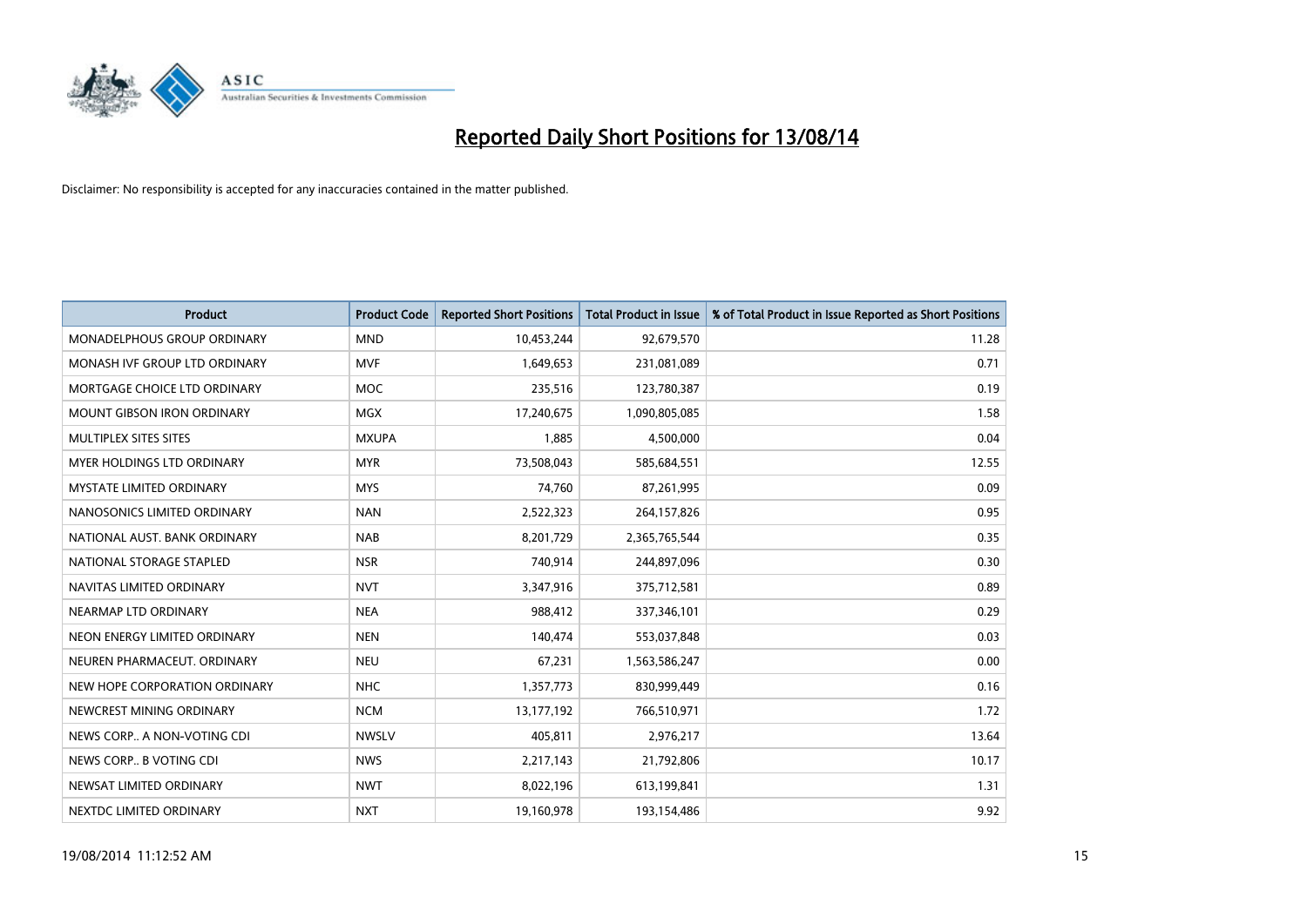

| <b>Product</b>                        | <b>Product Code</b> | <b>Reported Short Positions</b> | <b>Total Product in Issue</b> | % of Total Product in Issue Reported as Short Positions |
|---------------------------------------|---------------------|---------------------------------|-------------------------------|---------------------------------------------------------|
| NEXUS ENERGY LIMITED ORDINARY         | <b>NXS</b>          | 83,985                          | 1,330,219,459                 | 0.01                                                    |
| NIB HOLDINGS LIMITED ORDINARY         | <b>NHF</b>          | 1,907,862                       | 439,004,182                   | 0.43                                                    |
| NIDO PETROLEUM ORDINARY               | <b>NDO</b>          | 42,480                          | 2,188,266,468                 | 0.00                                                    |
| NINE ENTERTAINMENT ORDINARY           | <b>NEC</b>          | 8,761,724                       | 940,295,023                   | 0.93                                                    |
| NOBLE MINERAL RES ORDINARY            | <b>NMG</b>          | 2,365,726                       | 666,397,952                   | 0.36                                                    |
| NORTHERN IRON LTD ORDINARY            | <b>NFE</b>          | 11,392                          | 484,405,314                   | 0.00                                                    |
| NORTHERN STAR ORDINARY                | <b>NST</b>          | 9,085,132                       | 587,429,659                   | 1.55                                                    |
| NRW HOLDINGS LIMITED ORDINARY         | <b>NWH</b>          | 12,988,136                      | 278,888,011                   | 4.66                                                    |
| NUFARM LIMITED ORDINARY               | <b>NUF</b>          | 17,376,209                      | 264,021,627                   | 6.58                                                    |
| NUPLEX INDUSTRIES ORDINARY            | <b>NPX</b>          | 1,000                           | 198,125,827                   | 0.00                                                    |
| OCEANAGOLD CORP. CHESS DEPOSITARY INT | <b>OGC</b>          | 733,489                         | 301,420,186                   | 0.24                                                    |
| OIL SEARCH LTD ORDINARY               | OSH                 | 5,823,235                       | 1,519,022,225                 | 0.38                                                    |
| OM HOLDINGS LIMITED ORDINARY          | OMH                 | 443,090                         | 733,423,337                   | 0.06                                                    |
| ORICA LIMITED ORDINARY                | ORI                 | 13,592,504                      | 372,743,291                   | 3.65                                                    |
| ORIGIN ENERGY ORDINARY                | <b>ORG</b>          | 6,787,169                       | 1,103,646,907                 | 0.61                                                    |
| OROCOBRE LIMITED ORDINARY             | <b>ORE</b>          | 2,287,148                       | 132,041,911                   | 1.73                                                    |
| ORORA LIMITED ORDINARY                | <b>ORA</b>          | 8,407,233                       | 1,206,684,923                 | 0.70                                                    |
| OROTONGROUP LIMITED ORDINARY          | ORL                 | 369,034                         | 40,880,902                    | 0.90                                                    |
| OZ MINERALS ORDINARY                  | OZL                 | 14,281,106                      | 303,470,022                   | 4.71                                                    |
| OZFOREX GROUP LTD ORDINARY            | <b>OFX</b>          | 10,102,606                      | 240,000,000                   | 4.21                                                    |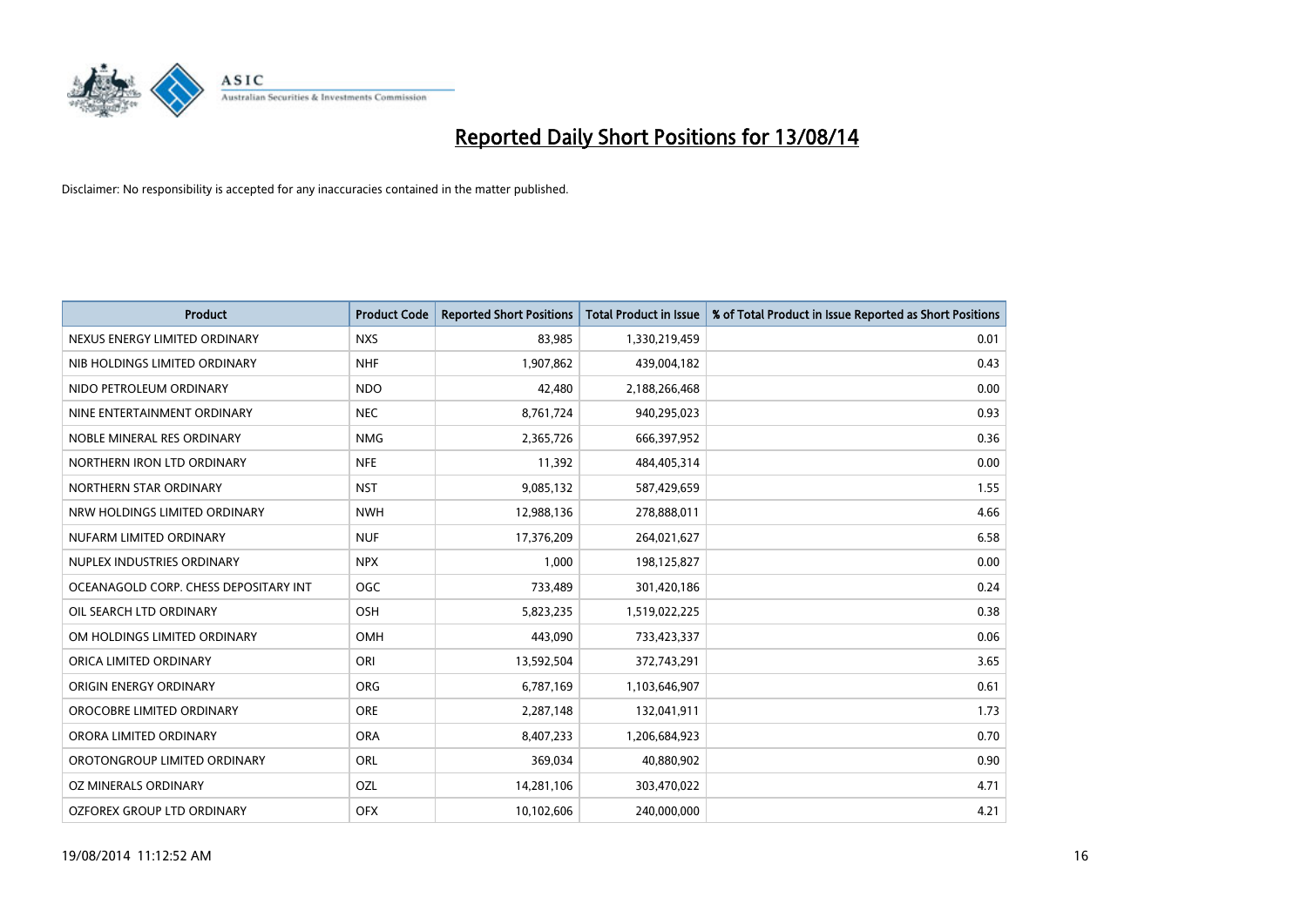

| Product                        | <b>Product Code</b> | <b>Reported Short Positions</b> | <b>Total Product in Issue</b> | % of Total Product in Issue Reported as Short Positions |
|--------------------------------|---------------------|---------------------------------|-------------------------------|---------------------------------------------------------|
| <b>PACIFIC BRANDS ORDINARY</b> | <b>PBG</b>          | 21,701,138                      | 917,226,291                   | 2.37                                                    |
| PACT GROUP HLDGS LTD ORDINARY  | <b>PGH</b>          | 3,459,528                       | 294,097,961                   | 1.18                                                    |
| PALADIN ENERGY LTD ORDINARY    | <b>PDN</b>          | 101,698,276                     | 964, 367, 284                 | 10.55                                                   |
| PANAUST LIMITED ORDINARY       | <b>PNA</b>          | 277,670                         | 635,580,654                   | 0.04                                                    |
| PANORAMIC RESOURCES ORDINARY   | PAN                 | 153,153                         | 322,275,824                   | 0.05                                                    |
| PANTERRA GOLD LTD ORDINARY     | PGI                 | $\mathbf{1}$                    | 822,241,166                   | 0.00                                                    |
| PAPERLINX LIMITED ORDINARY     | <b>PPX</b>          | 44,770                          | 665,181,261                   | 0.01                                                    |
| PAPILLON RES LTD ORDINARY      | <b>PIR</b>          | 16,797,304                      | 352,044,210                   | 4.77                                                    |
| PATTIES FOODS LTD ORDINARY     | PFL                 | 6,691                           | 139,144,338                   | 0.00                                                    |
| PEET LIMITED ORDINARY          | <b>PPC</b>          | 87,449                          | 433,389,348                   | 0.02                                                    |
| PERPETUAL LIMITED ORDINARY     | PPT                 | 1,146,459                       | 46,574,426                    | 2.46                                                    |
| PERSEUS MINING LTD ORDINARY    | PRU                 | 11,235,199                      | 526,656,401                   | 2.13                                                    |
| PHARMAXIS LTD ORDINARY         | <b>PXS</b>          | 61,796                          | 309,514,849                   | 0.02                                                    |
| PHOSPHAGENICS LTD. ORDINARY    | POH                 | 250,000                         | 1,210,965,957                 | 0.02                                                    |
| PLATINUM ASSET ORDINARY        | <b>PTM</b>          | 1,340,222                       | 580,336,142                   | 0.23                                                    |
| PLATINUM AUSTRALIA ORDINARY    | PLA                 | 836,027                         | 504,968,043                   | 0.17                                                    |
| PMP LIMITED ORDINARY           | <b>PMP</b>          | 27,581                          | 323,781,124                   | 0.01                                                    |
| PRANA BIOTECHNOLOGY ORDINARY   | PBT                 | 4,785,623                       | 488,936,960                   | 0.98                                                    |
| PREMIER INVESTMENTS ORDINARY   | <b>PMV</b>          | 668,836                         | 155,714,874                   | 0.43                                                    |
| PRIMA BIOMED LTD ORDINARY      | <b>PRR</b>          | 132,361                         | 1,228,709,341                 | 0.01                                                    |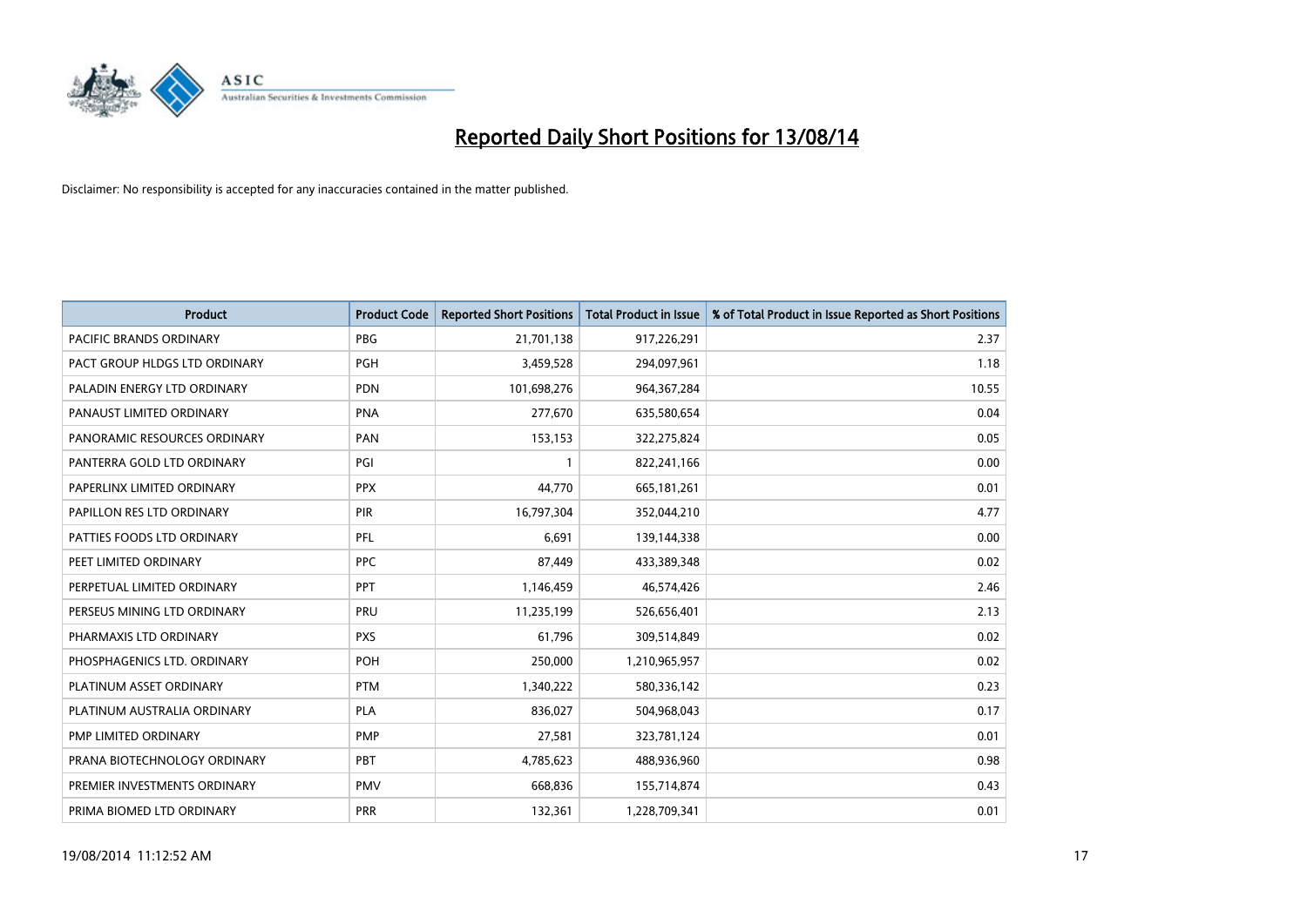

| <b>Product</b>                      | <b>Product Code</b> | <b>Reported Short Positions</b> | <b>Total Product in Issue</b> | % of Total Product in Issue Reported as Short Positions |
|-------------------------------------|---------------------|---------------------------------|-------------------------------|---------------------------------------------------------|
| PRIMARY HEALTH CARE ORDINARY        | <b>PRY</b>          | 19,354,278                      | 505,659,944                   | 3.83                                                    |
| PRIME MEDIA GRP LTD ORDINARY        | <b>PRT</b>          | 1,685,994                       | 366,330,303                   | 0.46                                                    |
| PROGRAMMED ORDINARY                 | <b>PRG</b>          | 247,561                         | 118,644,974                   | 0.21                                                    |
| <b>QANTAS AIRWAYS ORDINARY</b>      | QAN                 | 85,842,848                      | 2,196,330,250                 | 3.91                                                    |
| <b>OBE INSURANCE GROUP ORDINARY</b> | <b>OBE</b>          | 18,649,190                      | 1,277,602,695                 | 1.46                                                    |
| ORXPHARMA LTD ORDINARY              | <b>QRX</b>          | 30,000                          | 164,190,969                   | 0.02                                                    |
| <b>QUBE HOLDINGS LTD ORDINARY</b>   | <b>QUB</b>          | 20,455,833                      | 1,051,172,929                 | 1.95                                                    |
| RAMELIUS RESOURCES ORDINARY         | <b>RMS</b>          | 734,071                         | 457,768,257                   | 0.16                                                    |
| RAMSAY HEALTH CARE ORDINARY         | <b>RHC</b>          | 1,541,387                       | 202,081,252                   | 0.76                                                    |
| <b>RCG CORPORATION LTD ORDINARY</b> | <b>RCG</b>          | 55,261                          | 263,808,625                   | 0.02                                                    |
| <b>RCR TOMLINSON ORDINARY</b>       | <b>RCR</b>          | 795,162                         | 136,989,238                   | 0.58                                                    |
| <b>REA GROUP ORDINARY</b>           | <b>REA</b>          | 1,606,091                       | 131,714,699                   | 1.22                                                    |
| RECALL HOLDINGS LTD ORDINARY        | <b>REC</b>          | 6,907,705                       | 312,903,583                   | 2.21                                                    |
| <b>RECKON LIMITED ORDINARY</b>      | <b>RKN</b>          | 1,293,088                       | 112,084,762                   | 1.15                                                    |
| <b>RED 5 LIMITED ORDINARY</b>       | <b>RED</b>          | 174,740                         | 759,451,008                   | 0.02                                                    |
| RED FORK ENERGY ORDINARY            | <b>RFE</b>          | 982,753                         | 501,051,719                   | 0.20                                                    |
| REDBANK ENERGY LTD ORDINARY         | AEJ                 | 13                              | 786,287                       | 0.00                                                    |
| REED RESOURCES LTD ORDINARY         | <b>RDR</b>          | 2,000                           | 523,453,895                   | 0.00                                                    |
| <b>REGIS RESOURCES ORDINARY</b>     | <b>RRL</b>          | 41,398,481                      | 499,744,095                   | 8.28                                                    |
| RESMED INC CDI 10:1                 | <b>RMD</b>          | 41,929,424                      | 1,402,915,440                 | 2.99                                                    |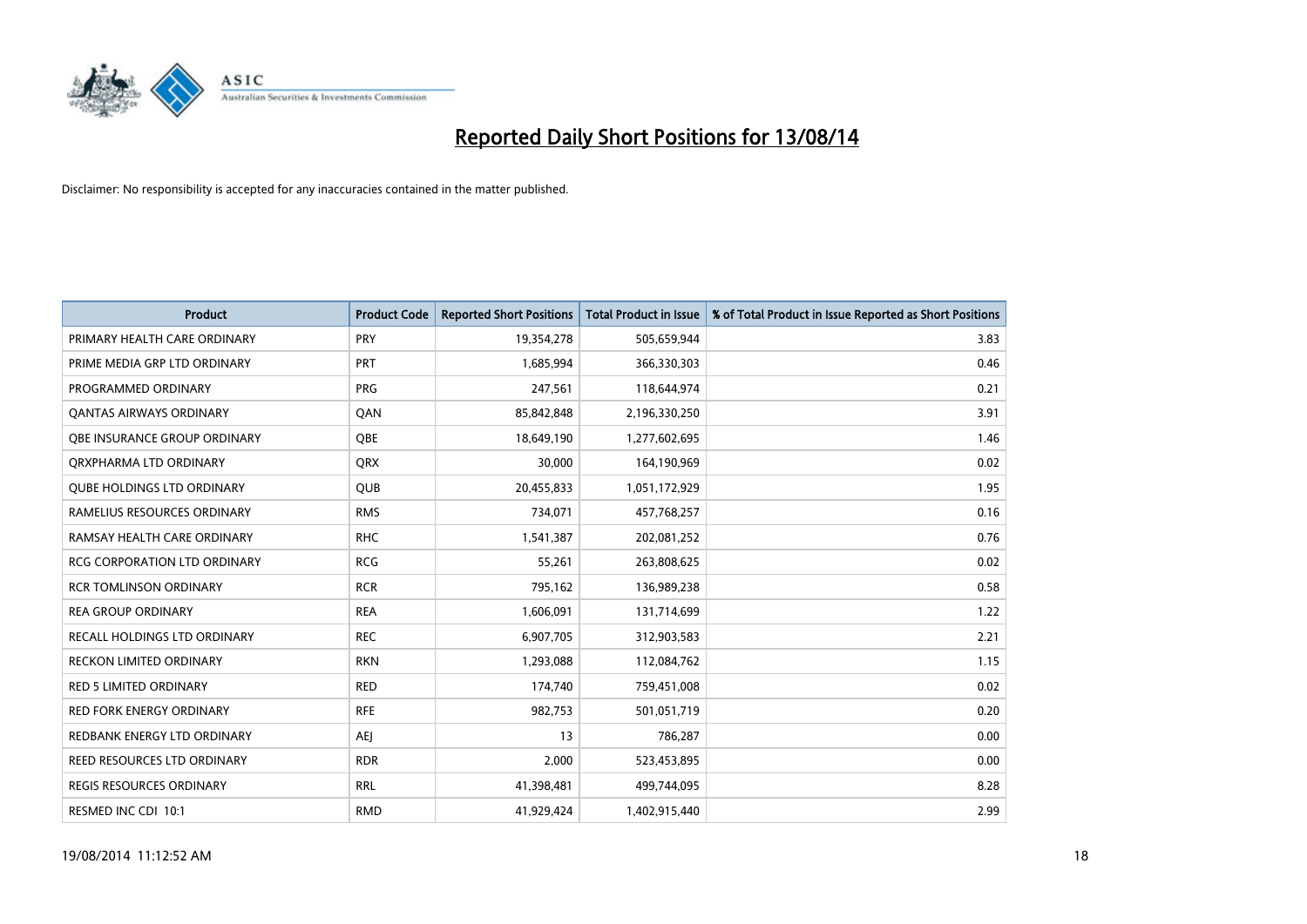

| <b>Product</b>                        | <b>Product Code</b> | <b>Reported Short Positions</b> | <b>Total Product in Issue</b> | % of Total Product in Issue Reported as Short Positions |
|---------------------------------------|---------------------|---------------------------------|-------------------------------|---------------------------------------------------------|
| <b>RESOLUTE MINING ORDINARY</b>       | <b>RSG</b>          | 5,905,466                       | 641,189,223                   | 0.92                                                    |
| RESOURCE GENERATION ORDINARY          | <b>RES</b>          | 1,220                           | 581,380,338                   | 0.00                                                    |
| RETAIL FOOD GROUP ORDINARY            | <b>RFG</b>          | 7,595,573                       | 144,878,508                   | 5.24                                                    |
| REX MINERALS LIMITED ORDINARY         | <b>RXM</b>          | 619,672                         | 220,519,784                   | 0.28                                                    |
| RIO TINTO LIMITED ORDINARY            | <b>RIO</b>          | 5,756,079                       | 435,758,720                   | 1.32                                                    |
| <b>ROBUST RESOURCES ORDINARY</b>      | <b>ROL</b>          | 1                               | 195,369,627                   | 0.00                                                    |
| ROC OIL COMPANY ORDINARY              | <b>ROC</b>          | 457,838                         | 687,618,400                   | 0.07                                                    |
| ROYAL WOLF HOLDINGS ORDINARY          | <b>RWH</b>          | 212,314                         | 100,387,052                   | 0.21                                                    |
| RUBIK FINANCIAL LTD. ORDINARY         | <b>RFL</b>          | 19,170                          | 340,999,914                   | 0.01                                                    |
| <b>RURALCO HOLDINGS ORDINARY</b>      | <b>RHL</b>          | 3,658                           | 77,291,069                    | 0.00                                                    |
| SAI GLOBAL LIMITED ORDINARY           | SAI                 | 492,603                         | 210,918,332                   | 0.23                                                    |
| SALMAT LIMITED ORDINARY               | <b>SLM</b>          | 620                             | 159,812,799                   | 0.00                                                    |
| SAMSON OIL & GAS LTD ORDINARY         | <b>SSN</b>          | 20,376,960                      | 2,837,756,933                 | 0.72                                                    |
| SANDFIRE RESOURCES ORDINARY           | <b>SFR</b>          | 1,937,009                       | 155,640,968                   | 1.24                                                    |
| <b>SANTOS LTD ORDINARY</b>            | <b>STO</b>          | 5,132,794                       | 976,663,403                   | 0.53                                                    |
| SARACEN MINERAL ORDINARY              | SAR                 | 1,253,928                       | 792,784,738                   | 0.16                                                    |
| SCA PROPERTY GROUP STAPLED SECURITIES | SCP                 | 30,014,737                      | 648,628,320                   | 4.63                                                    |
| <b>SCENTRE GRP STAPLED</b>            | SCG                 | 15,155,097                      | 5,324,296,678                 | 0.28                                                    |
| SEDGMAN LIMITED ORDINARY              | <b>SDM</b>          | 1,641,764                       | 227,059,277                   | 0.72                                                    |
| SEEK LIMITED ORDINARY                 | <b>SEK</b>          | 12,271,546                      | 340,459,756                   | 3.60                                                    |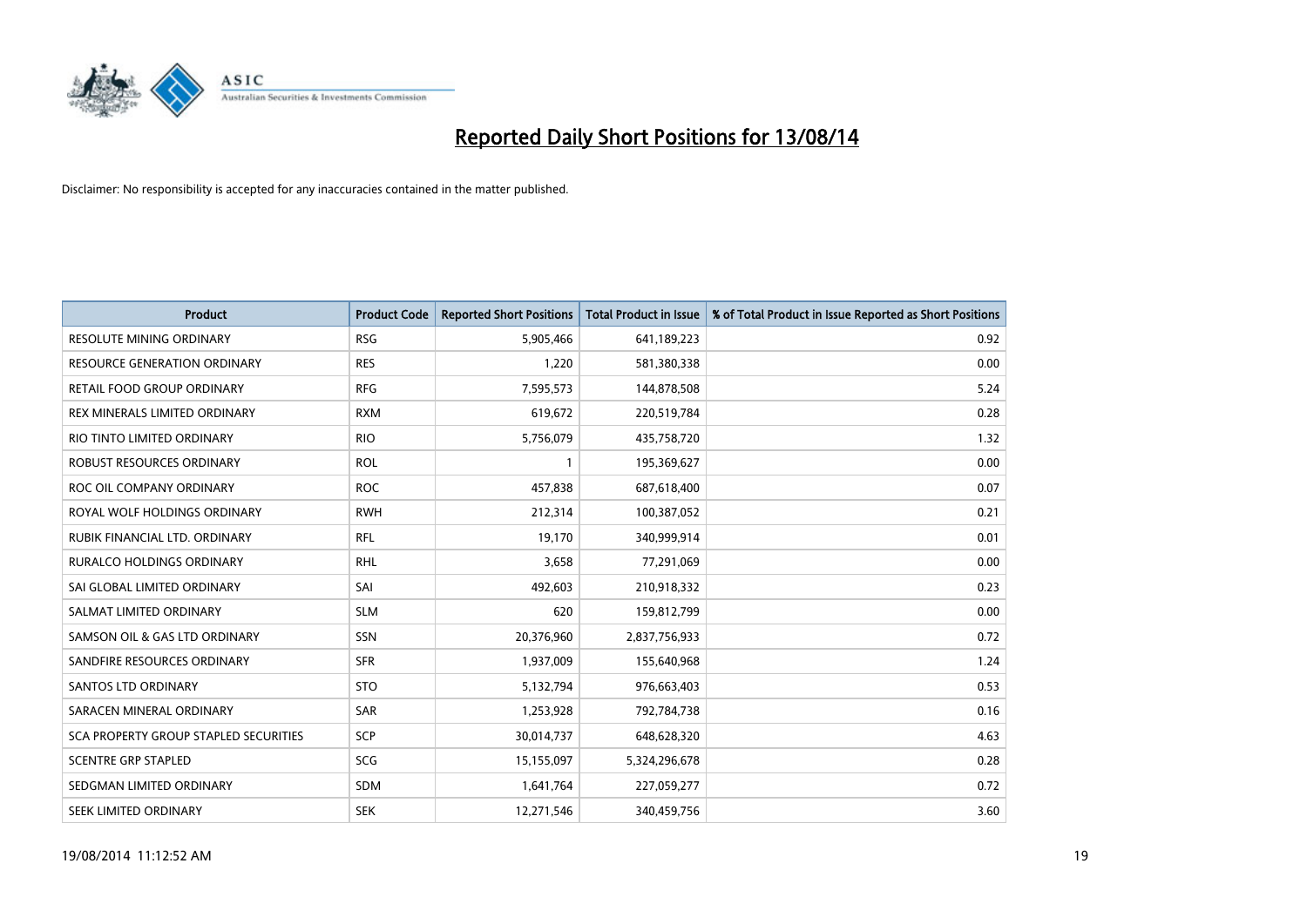

| <b>Product</b>                           | <b>Product Code</b> | <b>Reported Short Positions</b> | <b>Total Product in Issue</b> | % of Total Product in Issue Reported as Short Positions |
|------------------------------------------|---------------------|---------------------------------|-------------------------------|---------------------------------------------------------|
| SELECT HARVESTS ORDINARY                 | <b>SHV</b>          | 537,645                         | 57,999,427                    | 0.93                                                    |
| SENEX ENERGY LIMITED ORDINARY            | <b>SXY</b>          | 8,888,853                       | 1,148,128,941                 | 0.77                                                    |
| SERVCORP LIMITED ORDINARY                | SRV                 | 3,124                           | 98,432,275                    | 0.00                                                    |
| SERVICE STREAM ORDINARY                  | <b>SSM</b>          | 30                              | 386,389,873                   | 0.00                                                    |
| SEVEN GROUP HOLDINGS ORDINARY            | <b>SVW</b>          | 402,789                         | 302,691,886                   | 0.13                                                    |
| SEVEN WEST MEDIA LTD ORDINARY            | <b>SWM</b>          | 6,432,723                       | 999,160,872                   | 0.64                                                    |
| SFG AUSTRALIA LTD ORDINARY               | <b>SFW</b>          | 6,268                           | 740,210,762                   | 0.00                                                    |
| SHINE CORPORATE ORDINARY                 | SHI                 | 1,812                           | 172,400,081                   | 0.00                                                    |
| SIGMA PHARMACEUTICAL ORDINARY            | <b>SIP</b>          | 19,426,420                      | 1,108,086,575                 | 1.75                                                    |
| SILEX SYSTEMS ORDINARY                   | <b>SLX</b>          | 5,494,797                       | 170,440,771                   | 3.22                                                    |
| SILVER CHEF LIMITED ORDINARY             | <b>SIV</b>          | 78,972                          | 29,469,492                    | 0.27                                                    |
| SILVER LAKE RESOURCE ORDINARY            | <b>SLR</b>          | 22,089,926                      | 503,233,971                   | 4.39                                                    |
| SIMS METAL MGMT LTD ORDINARY             | SGM                 | 10,412,639                      | 204,604,433                   | 5.09                                                    |
| SINGAPORE TELECOMM. CHESS DEPOSITARY INT | SGT                 | 7,706,422                       | 117,328,705                   | 6.57                                                    |
| SINO GAS ENERGY ORDINARY                 | <b>SEH</b>          | 5,789,771                       | 1,541,422,358                 | 0.38                                                    |
| SIRIUS RESOURCES NL ORDINARY             | <b>SIR</b>          | 9,381,909                       | 311,938,269                   | 3.01                                                    |
| SIRTEX MEDICAL ORDINARY                  | <b>SRX</b>          | 89,363                          | 56,494,365                    | 0.16                                                    |
| SKILLED GROUP LTD ORDINARY               | <b>SKE</b>          | 5,102,073                       | 235,254,496                   | 2.17                                                    |
| <b>SKY NETWORK ORDINARY</b>              | <b>SKT</b>          | 341,635                         | 389,139,785                   | 0.09                                                    |
| SKYCITY ENT GRP LTD ORDINARY             | <b>SKC</b>          | 6,440,143                       | 582,088,094                   | 1.11                                                    |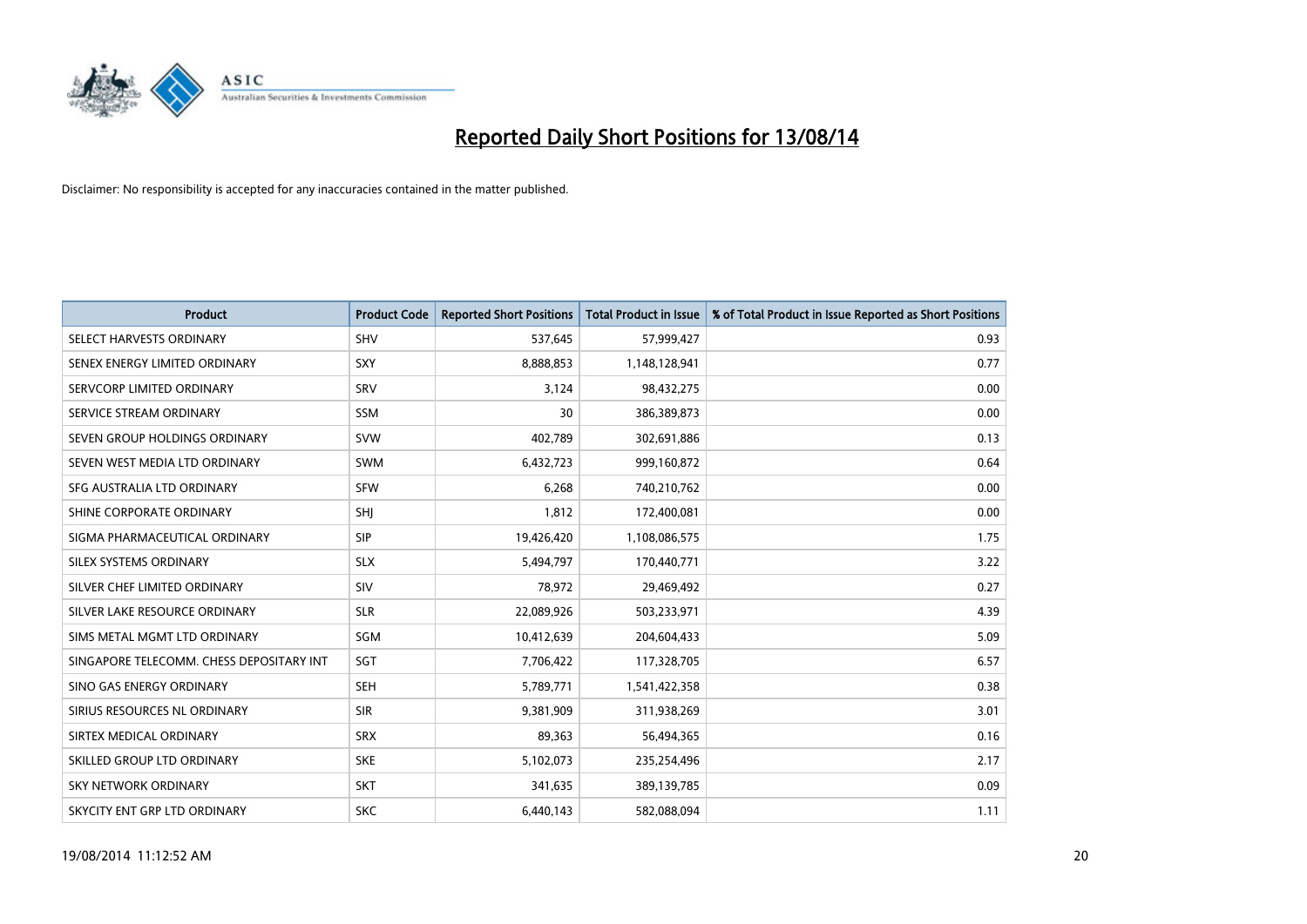

| <b>Product</b>                           | <b>Product Code</b> | <b>Reported Short Positions</b> | <b>Total Product in Issue</b> | % of Total Product in Issue Reported as Short Positions |
|------------------------------------------|---------------------|---------------------------------|-------------------------------|---------------------------------------------------------|
| <b>SLATER &amp; GORDON ORDINARY</b>      | SGH                 | 5,953,867                       | 204,338,625                   | 2.91                                                    |
| SMS MANAGEMENT. ORDINARY                 | SMX                 | 2,857,480                       | 69,394,537                    | 4.12                                                    |
| SONIC HEALTHCARE ORDINARY                | <b>SHL</b>          | 3,096,569                       | 400,811,556                   | 0.77                                                    |
| SOUL PATTINSON (W.H) ORDINARY            | SOL                 | 17,230                          | 239,395,320                   | 0.01                                                    |
| SP AUSNET STAPLED SECURITIES             | <b>SPN</b>          | 721,618                         | 3,425,244,162                 | 0.02                                                    |
| SPARK INFRASTRUCTURE STAPLED US PROHIBT. | SKI                 | 24,332,730                      | 1,466,360,128                 | 1.66                                                    |
| SPARK NEW ZEALAND ORDINARY               | <b>SPK</b>          | 7,872,845                       | 1,828,530,844                 | 0.43                                                    |
| SPDR 200 FUND ETF UNITS                  | <b>STW</b>          | 18,075                          | 46,146,865                    | 0.04                                                    |
| SPECIALTY FASHION ORDINARY               | <b>SFH</b>          | 934                             | 192,236,121                   | 0.00                                                    |
| SPEEDCAST INT LTD ORDINARY               | <b>SDA</b>          | 377,500                         | 120,168,355                   | 0.31                                                    |
| SPOTLESS GRP HLD LTD ORDINARY            | <b>SPO</b>          | 15,318,535                      | 1,098,290,178                 | 1.39                                                    |
| ST BARBARA LIMITED ORDINARY              | <b>SBM</b>          | 13,140,176                      | 488,074,077                   | 2.69                                                    |
| STARPHARMA HOLDINGS ORDINARY             | SPL                 | 14,489,558                      | 285,109,680                   | 5.08                                                    |
| STEADFAST GROUP LTD ORDINARY             | SDF                 | 4,824,997                       | 501,638,307                   | 0.96                                                    |
| STH CRS ELECT ENGNR ORDINARY             | <b>SXE</b>          | 13,433                          | 161,523,130                   | 0.01                                                    |
| STHN CROSS MEDIA ORDINARY                | SXL                 | 30,738,967                      | 705,246,986                   | 4.36                                                    |
| STOCKLAND UNITS/ORD STAPLED              | SGP                 | 12,096,181                      | 2,326,978,560                 | 0.52                                                    |
| STRAITS RES LTD. ORDINARY                | <b>SRQ</b>          | 28,747                          | 1,217,730,293                 | 0.00                                                    |
| STRIKE ENERGY LTD ORDINARY               | <b>STX</b>          | 4,000                           | 833,330,946                   | 0.00                                                    |
| STW COMMUNICATIONS ORDINARY              | SGN                 | 2,648,956                       | 403,828,512                   | 0.66                                                    |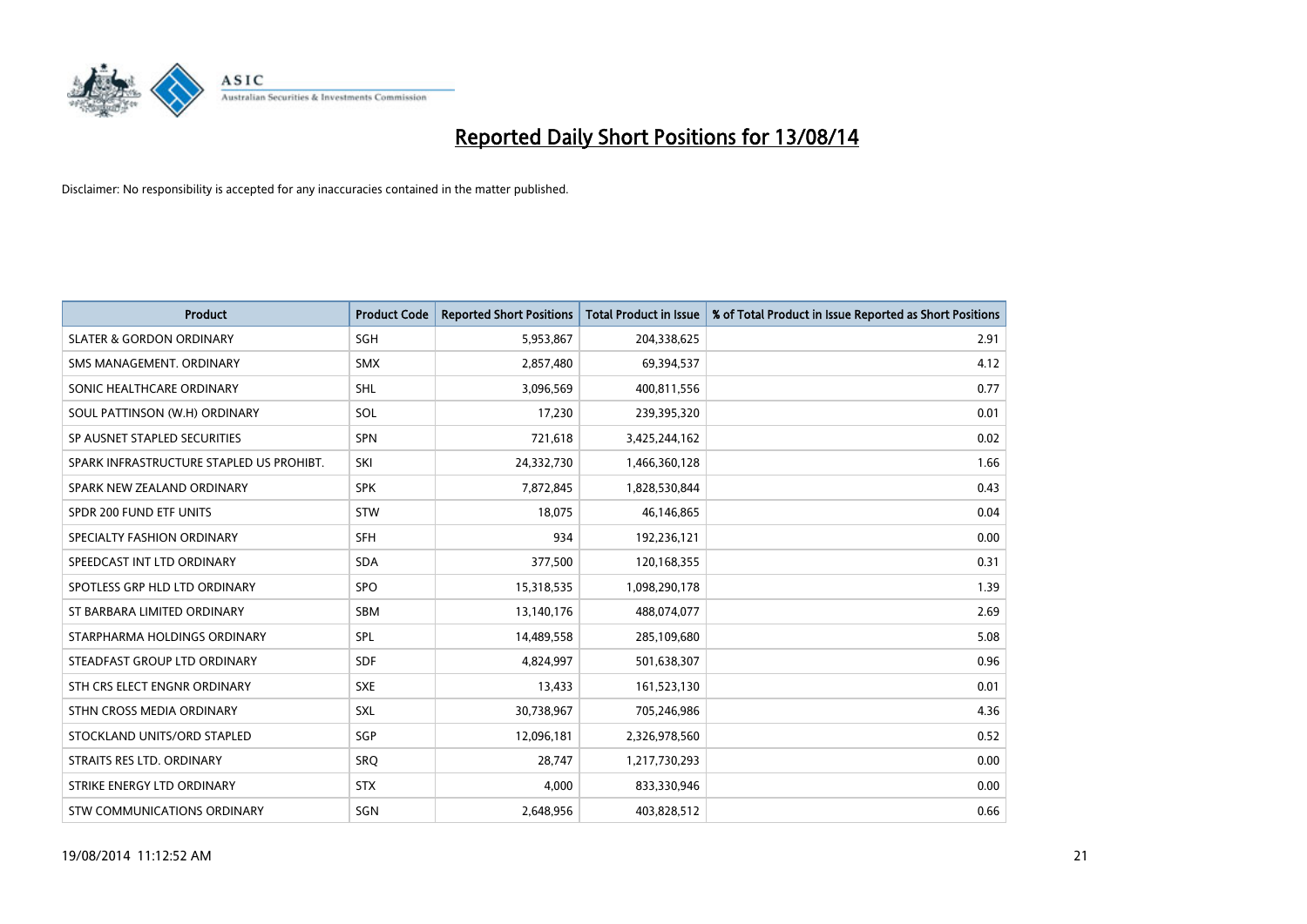

| <b>Product</b>                    | <b>Product Code</b> | <b>Reported Short Positions</b> | <b>Total Product in Issue</b> | % of Total Product in Issue Reported as Short Positions |
|-----------------------------------|---------------------|---------------------------------|-------------------------------|---------------------------------------------------------|
| <b>SUNCORP GROUP LTD ORDINARY</b> | <b>SUN</b>          | 12,494,962                      | 1,286,600,980                 | 0.97                                                    |
| SUNDANCE ENERGY ORDINARY          | <b>SEA</b>          | 5,550,644                       | 548,714,663                   | 1.01                                                    |
| SUNDANCE RESOURCES ORDINARY       | <b>SDL</b>          | 79,370,280                      | 3,082,028,456                 | 2.58                                                    |
| SUNLAND GROUP LTD ORDINARY        | <b>SDG</b>          | 419,539                         | 181,710,087                   | 0.23                                                    |
| SUPER RET REP LTD ORDINARY        | SUL                 | 6,350,708                       | 196,731,620                   | 3.23                                                    |
| SYD AIRPORT STAPLED US PROHIBIT.  | SYD                 | 23,705,370                      | 2,216,216,041                 | 1.07                                                    |
| SYRAH RESOURCES ORDINARY          | <b>SYR</b>          | 4,179,417                       | 163,470,076                   | 2.56                                                    |
| TABCORP HOLDINGS LTD ORDINARY     | <b>TAH</b>          | 17,846,607                      | 762,954,019                   | 2.34                                                    |
| TAP OIL LIMITED ORDINARY          | <b>TAP</b>          | 8.184                           | 243,150,627                   | 0.00                                                    |
| TASSAL GROUP LIMITED ORDINARY     | <b>TGR</b>          | 265,450                         | 146,507,029                   | 0.18                                                    |
| TATTS GROUP LTD ORDINARY          | <b>TTS</b>          | 18,626,659                      | 1,434,545,797                 | 1.30                                                    |
| <b>TECHNOLOGY ONE ORDINARY</b>    | <b>TNE</b>          | 110,475                         | 308,796,455                   | 0.04                                                    |
| TELECOM CORPORATION ORDINARY      | <b>TEL</b>          | 195,212                         | 1,828,530,844                 | 0.01                                                    |
| TELSTRA CORPORATION, ORDINARY     | <b>TLS</b>          | 41,903,713                      | 12,443,074,357                | 0.34                                                    |
| TEN NETWORK HOLDINGS ORDINARY     | <b>TEN</b>          | 148,145,811                     | 2,630,984,596                 | 5.63                                                    |
| TERANGA GOLD CORP CDI 1:1         | <b>TGZ</b>          | 1,374                           | 79,354,621                    | 0.00                                                    |
| TFS CORPORATION LTD ORDINARY      | <b>TFC</b>          | 1,818,750                       | 324,157,408                   | 0.56                                                    |
| THE PAS GROUP LTD ORDINARY        | <b>PGR</b>          | 765,000                         | 136,690,860                   | 0.56                                                    |
| THE REJECT SHOP ORDINARY          | <b>TRS</b>          | 3,160,625                       | 28,844,648                    | 10.96                                                   |
| THORN GROUP LIMITED ORDINARY      | <b>TGA</b>          | 10,989                          | 150,634,985                   | 0.01                                                    |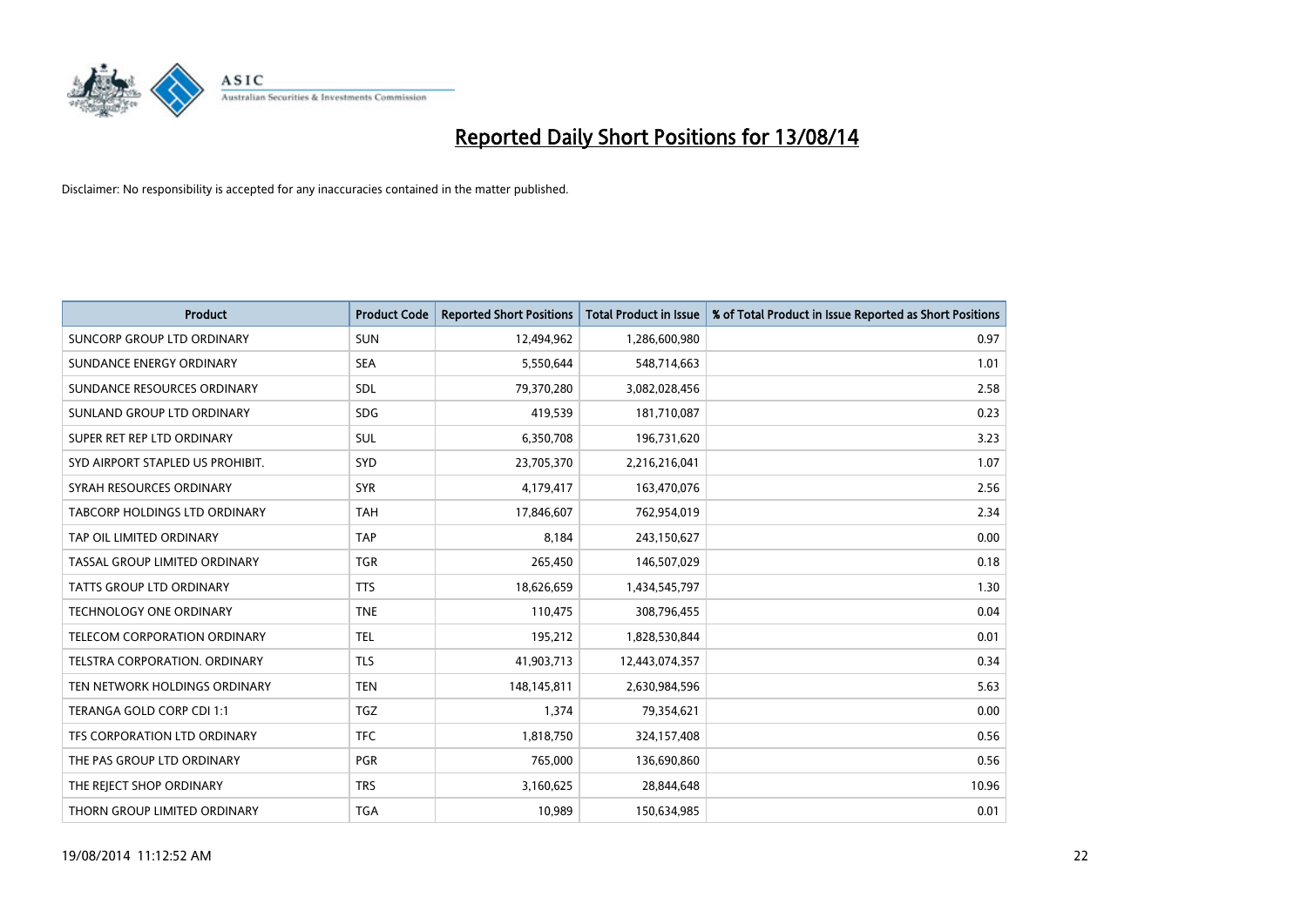

| <b>Product</b>                       | <b>Product Code</b> | <b>Reported Short Positions</b> | <b>Total Product in Issue</b> | % of Total Product in Issue Reported as Short Positions |
|--------------------------------------|---------------------|---------------------------------|-------------------------------|---------------------------------------------------------|
| <b>TIGER RESOURCES ORDINARY</b>      | <b>TGS</b>          | 3,331,978                       | 898,784,227                   | 0.37                                                    |
| TITAN ENERGY SERVICE ORDINARY        | <b>TTN</b>          | 20,000                          | 50,585,915                    | 0.04                                                    |
| TOLL HOLDINGS LTD ORDINARY           | <b>TOL</b>          | 29,157,224                      | 717,133,875                   | 4.07                                                    |
| TOX FREE SOLUTIONS ORDINARY          | <b>TOX</b>          | 3,617,650                       | 133,752,359                   | 2.70                                                    |
| TPG TELECOM LIMITED ORDINARY         | <b>TPM</b>          | 11,189,159                      | 793,808,141                   | 1.41                                                    |
| <b>TRADE ME GROUP ORDINARY</b>       | <b>TME</b>          | 3,717,946                       | 396,584,956                   | 0.94                                                    |
| TRANSFIELD SERVICES ORDINARY         | <b>TSE</b>          | 24,929,439                      | 512,457,716                   | 4.86                                                    |
| TRANSPACIFIC INDUST. ORDINARY        | <b>TPI</b>          | 3,298,530                       | 1,579,648,778                 | 0.21                                                    |
| TRANSURBAN GROUP TRIPLE STAPLED SEC. | <b>TCL</b>          | 21,390,153                      | 1,896,384,069                 | 1.13                                                    |
| <b>TREASURY GROUP ORDINARY</b>       | <b>TRG</b>          | 91,114                          | 23,697,498                    | 0.38                                                    |
| TREASURY WINE ESTATE ORDINARY        | <b>TWE</b>          | 11,471,676                      | 649,427,560                   | 1.77                                                    |
| TRITON MIN LTD ORDINARY              | <b>TON</b>          | 7,262                           | 299,304,477                   | 0.00                                                    |
| TROY RESOURCES LTD ORDINARY          | <b>TRY</b>          | 2,214,473                       | 195,061,337                   | 1.14                                                    |
| UGL LIMITED ORDINARY                 | UGL                 | 19,159,699                      | 166,511,240                   | 11.51                                                   |
| UNILIFE CORPORATION CDI 6:1          | <b>UNS</b>          | 103,862                         | 268,394,868                   | 0.04                                                    |
| UXC LIMITED ORDINARY                 | <b>UXC</b>          | 3,308,261                       | 322,477,434                   | 1.03                                                    |
| VEDA GROUP LTD ORDINARY              | <b>VED</b>          | 17,782,992                      | 842,055,406                   | 2.11                                                    |
| <b>VILLAGE ROADSHOW LTD ORDINARY</b> | <b>VRL</b>          | 1,016,815                       | 159,504,142                   | 0.64                                                    |
| <b>VIRGIN AUS HLDG LTD ORDINARY</b>  | <b>VAH</b>          | 58,863,843                      | 3,514,825,734                 | 1.67                                                    |
| VIRTUS HEALTH LTD ORDINARY           | <b>VRT</b>          | 4,797,675                       | 79,722,678                    | 6.02                                                    |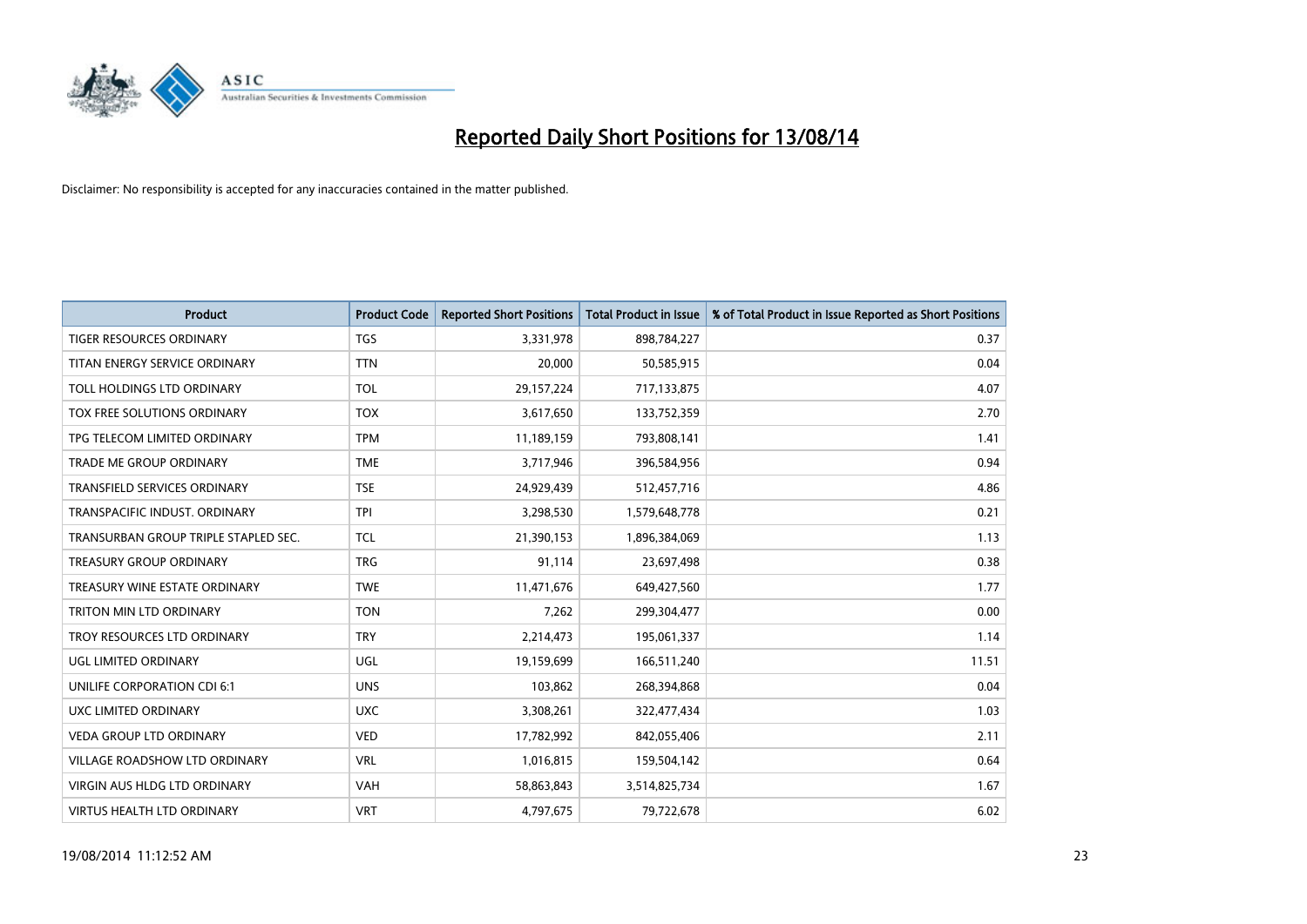

| <b>Product</b>                       | <b>Product Code</b> | <b>Reported Short Positions</b> | <b>Total Product in Issue</b> | % of Total Product in Issue Reported as Short Positions |
|--------------------------------------|---------------------|---------------------------------|-------------------------------|---------------------------------------------------------|
| VISION EYE INSTITUTE ORDINARY        | <b>VEI</b>          | 42,363                          | 161,562,757                   | 0.03                                                    |
| <b>VITA GROUP LTD ORDINARY</b>       | <b>VTG</b>          | 394                             | 142,499,800                   | 0.00                                                    |
| <b>VOCATION LTD ORDINARY</b>         | <b>VET</b>          | 13,062,962                      | 202,899,894                   | 6.44                                                    |
| <b>VOCUS COMMS LTD ORDINARY</b>      | <b>VOC</b>          | 236,522                         | 94,609,834                    | 0.25                                                    |
| WARRNAMBOOL CHEESE ORDINARY          | <b>WCB</b>          | 5,038                           | 56,098,797                    | 0.01                                                    |
| <b>WATPAC LIMITED ORDINARY</b>       | <b>WTP</b>          | 2,615                           | 186,489,922                   | 0.00                                                    |
| WEBIET LIMITED ORDINARY              | <b>WEB</b>          | 1,358,526                       | 79,397,959                    | 1.71                                                    |
| WESFARMERS LIMITED ORDINARY          | <b>WES</b>          | 6,556,946                       | 1,143,274,951                 | 0.57                                                    |
| WESTERN AREAS LTD ORDINARY           | <b>WSA</b>          | 14, 147, 424                    | 232,580,131                   | 6.08                                                    |
| WESTERN DESERT RES. ORDINARY         | <b>WDR</b>          | 6,240,662                       | 620,049,919                   | 1.01                                                    |
| WESTERN DESERT RES. RIGHTS 31-MAR-14 | <b>WDRR</b>         | 17,835                          | 120,009,662                   | 0.01                                                    |
| <b>WESTFIELD CORP STAPLED</b>        | <b>WFD</b>          | 1,033,317                       | 2,078,089,686                 | 0.05                                                    |
| WESTFIELD GROUP ORD/UNIT STAPLED SEC | <b>WDC</b>          | 1,688,097                       | 2,078,089,686                 | 0.08                                                    |
| <b>WESTPAC BANKING CORP ORDINARY</b> | <b>WBC</b>          | 19,568,714                      | 3,109,048,309                 | 0.63                                                    |
| WHITE ENERGY COMPANY ORDINARY        | <b>WEC</b>          | 31,950                          | 328,374,494                   | 0.01                                                    |
| <b>WHITEHAVEN COAL ORDINARY</b>      | <b>WHC</b>          | 81,806,502                      | 1,025,760,027                 | 7.98                                                    |
| WOODSIDE PETROLEUM ORDINARY          | <b>WPL</b>          | 4,064,973                       | 823,910,657                   | 0.49                                                    |
| WOOLWORTHS LIMITED ORDINARY          | <b>WOW</b>          | 13,402,409                      | 1,259,846,353                 | 1.06                                                    |
| <b>WORLEYPARSONS LTD ORDINARY</b>    | <b>WOR</b>          | 7,145,088                       | 243,541,358                   | 2.93                                                    |
| WOTIF.COM HOLDINGS ORDINARY          | <b>WTF</b>          | 3,134,701                       | 211,736,244                   | 1.48                                                    |